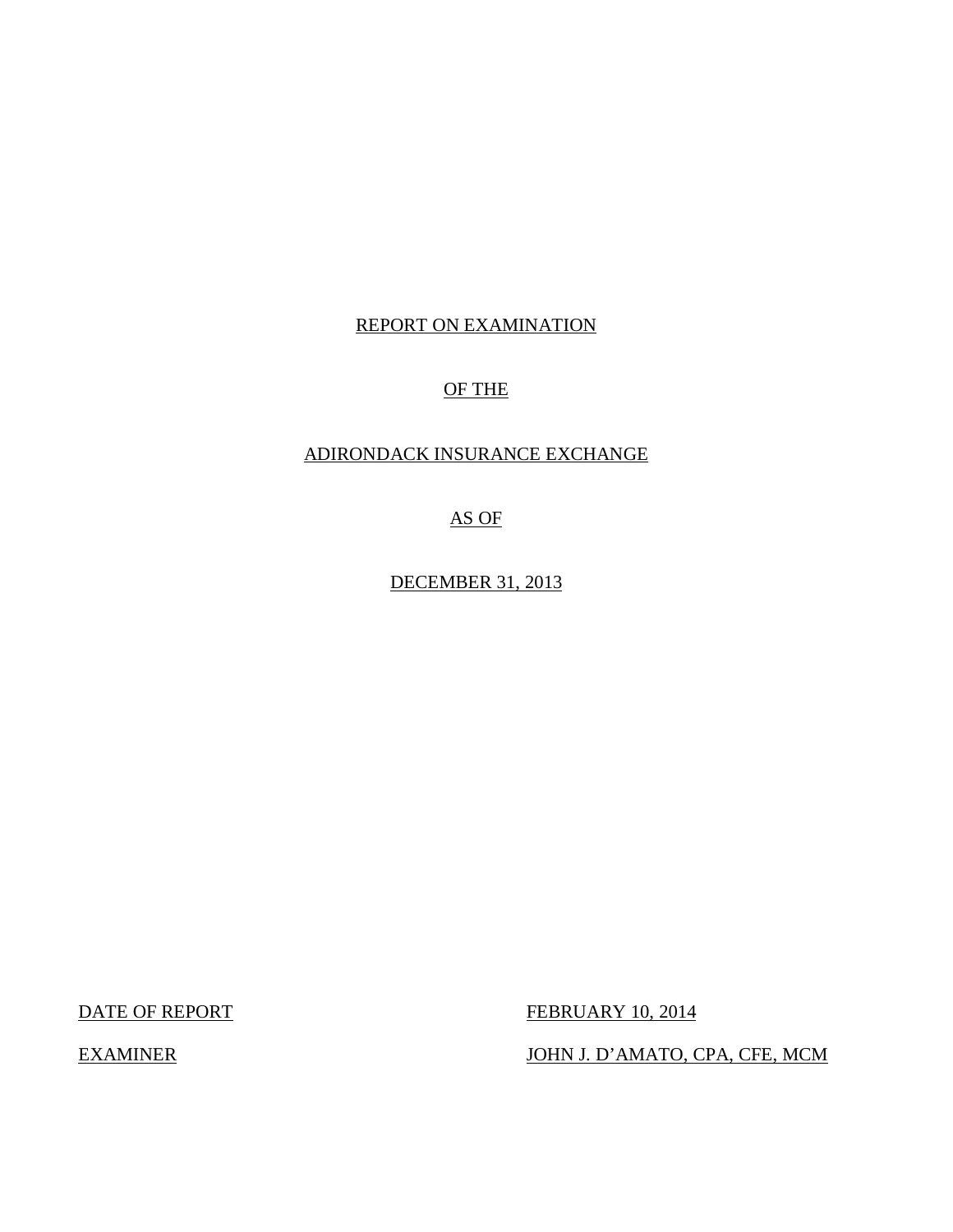## TABLE OF CONTENTS

# ITEM NO. PAGE NO. [1. Scope of Examination 2](#page-3-0) [2. Description of Company 4](#page-5-0) [A. Management 4](#page-5-0) [B. Territory and plan of operation 6](#page-7-0) C. Reinsurance 7 D. Holding company system 9 [E. Significant operating ratios 11](#page-12-0) [F. Accounts and records 12](#page-13-0) 3. Financial Statements 13 A. Balance sheet 13 B. Statement of income 15 C. Capital and surplus 16 4. Losses and loss adjustment expenses 16 5. Subsequent Events 16 6. Compliance with prior report on examination 19 [7. Summary of comments and recommendations 20](#page-21-0)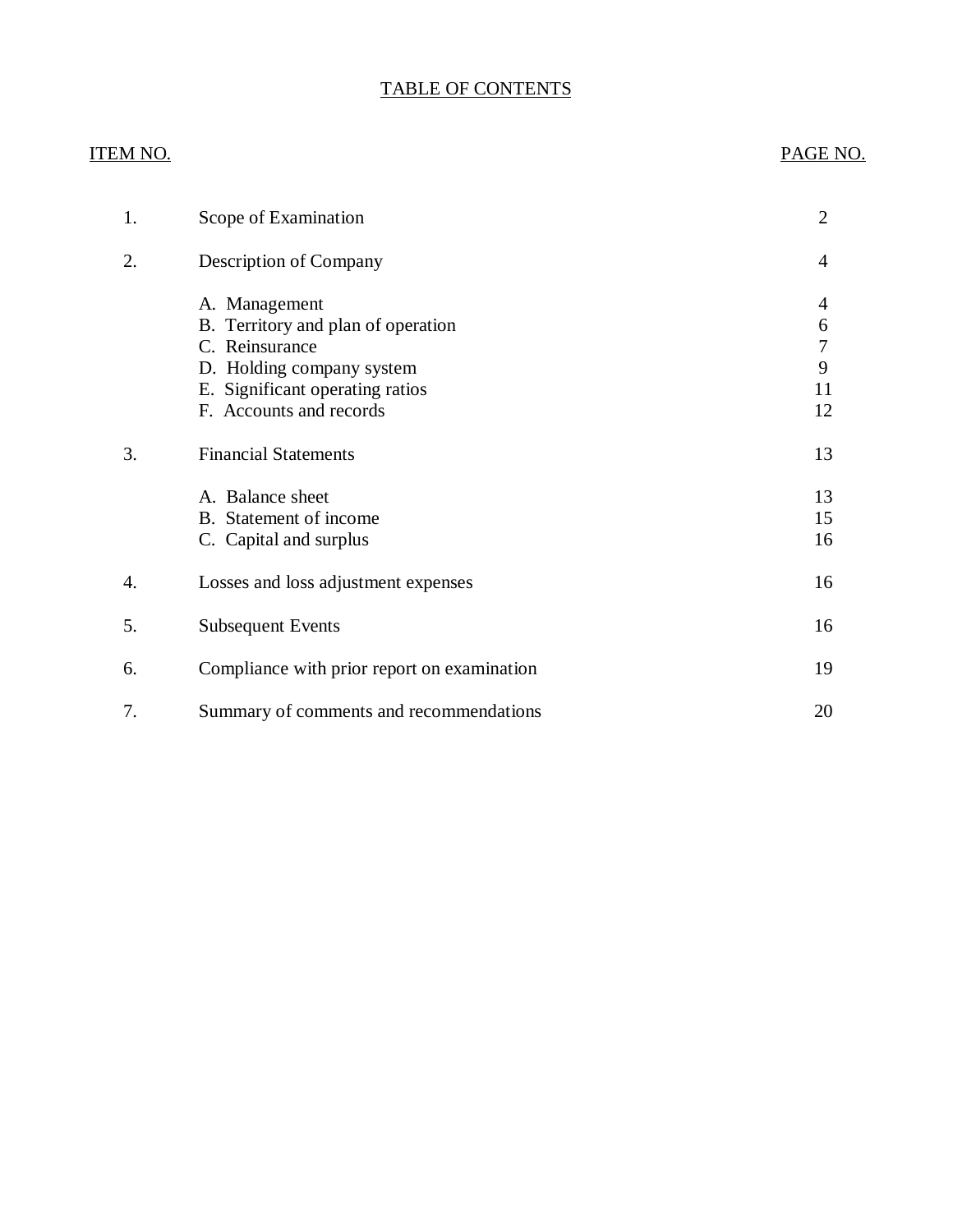

## NEW YORK STATE *DEPARTMENTof*  FINANCIAL SERVICES

February 10, 2014

Honorable Maria T. Vullo Superintendent New York State Department of Financial Services Albany, New York 12257

Madam:

Pursuant to the requirements of the New York Insurance Law, and in compliance with the instructions contained in Appointment Number 31083 dated December 17, 2013, attached hereto, I have made an examination into the condition and affairs of Adirondack Insurance Exchange as of December 31, 2013, and submit the following report thereon.

Wherever the designation "the Company" or "ADIEX" or "the Exchange" appears herein without qualification, it should be understood to indicate Adirondack Insurance Exchange.

Wherever the term "Department" or "NYDFS" appears herein without qualification, it should be understood to mean the New York State Department of Financial Services.

The examination was conducted at the Company's home office located at 120 Broadway, New York, NY 10271.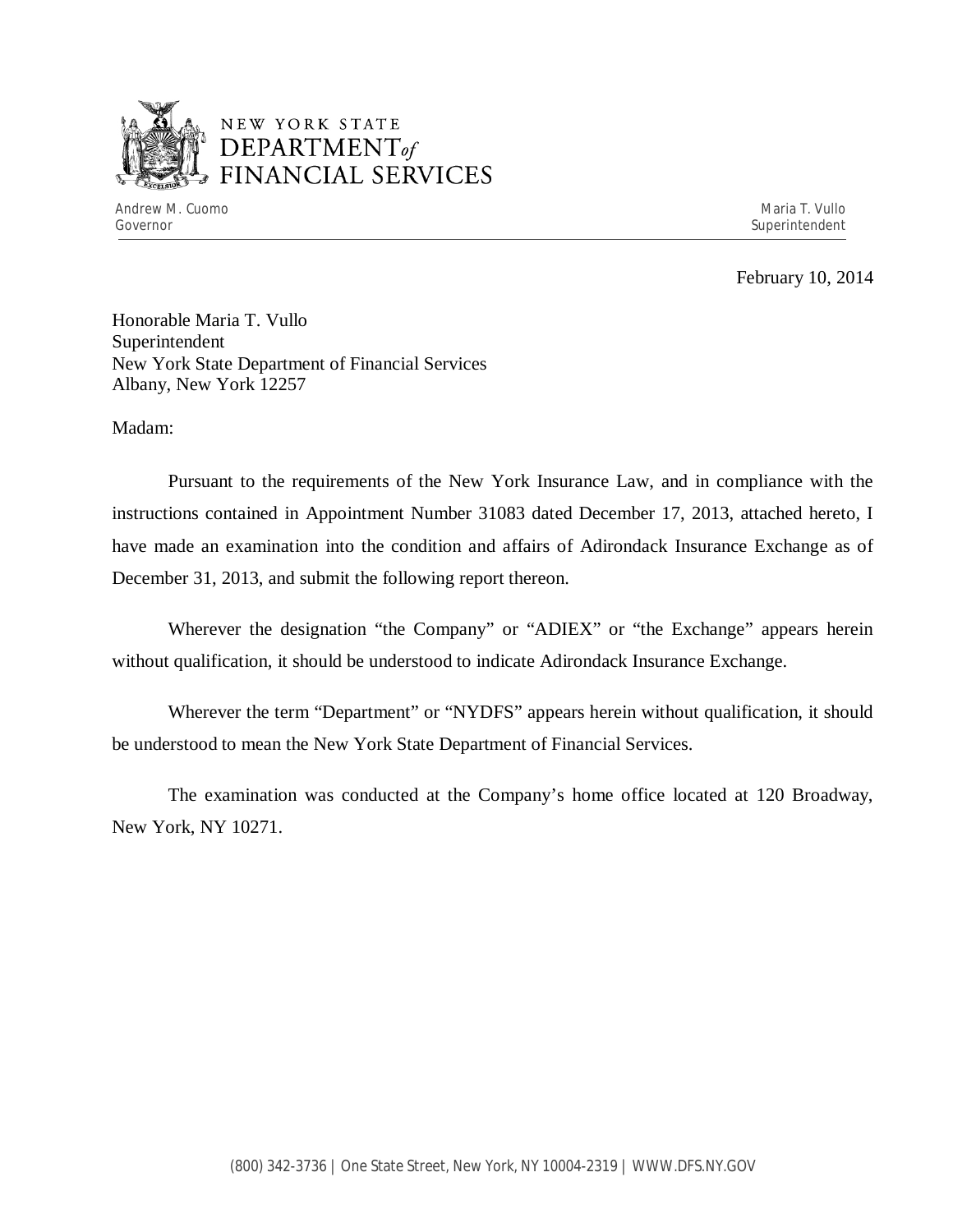## **1. SCOPE OF EXAMINATION**

<span id="page-3-0"></span>The Department performed a single-state examination of Adirondack Insurance Exchange. The previous examination was conducted as of December 31, 2008. This examination covered the five year period from January 1, 2009 through December 31, 2013. Transactions occurring subsequent to this period were reviewed where deemed appropriate by the examiner.

Concurrently with the examination of Adirondack, the Department performed a multi-state examination of the Tower Group Insurance Companies, of which Tower Group, Inc. is the ultimate parent of Adirondack. New York was the coordinating state with the following states participating in the examination: California<sup>1</sup>, Florida, Illinois, Maine, Massachusetts, New Hampshire and New Jersey.

The examination was performed concurrently with the examinations of the following insurers:

## New York Domiciled Insurance Companies

- CastlePoint Insurance Company ("CPIC") [NAIC #: 17205]
- Hermitage Insurance Company ("HIC") [NAIC #: 18376]
- Tower Insurance Company of New York ("TICNY") [NAIC #: 44300]

## Florida Domiciled Insurance Companies

• CastlePoint Florida Insurance Company ("CPFIC") [NAIC #: 13599]

#### Illinois Domiciled Insurance Companies

• CastlePoint National Insurance Company ("CPNIC") [NAIC #: 40134]

## Maine Domiciled Insurance Companies

- North East Insurance Company ("NEIC") [NAIC #: 24007]
- York Insurance Company of Maine ("YIC") [NAIC #: 31267]

## Massachusetts Domiciled Insurance Companies

- Massachusetts Homeland Insurance Company ("MHIC") [NAIC #: 40320]
- Tower National Insurance Company ("TNIC") [NAIC #: 43702]

New Hampshire Domiciled Insurance Companies

• Mountain Valley Indemnity Company ("MVIC") [NAIC #: 10205]

## New Jersey Domiciled Insurance Companies

- New Jersey Skylands Insurance Association ("NJSIA") [NAIC #: 11454]
- New Jersey Skylands Insurance Company ("NJSIC") [NAIC #: 11453]
- Preserver Insurance Company ("PIC") [NAIC #: 15586]

1 - While the California Department of Insurance does not have any domestic insurers within the Tower Insurance Group ("the Group"), they participated on this examination because the Group is considered to be a "commercially domiciled insurer" in California per California Insurance Code Section 1215.13.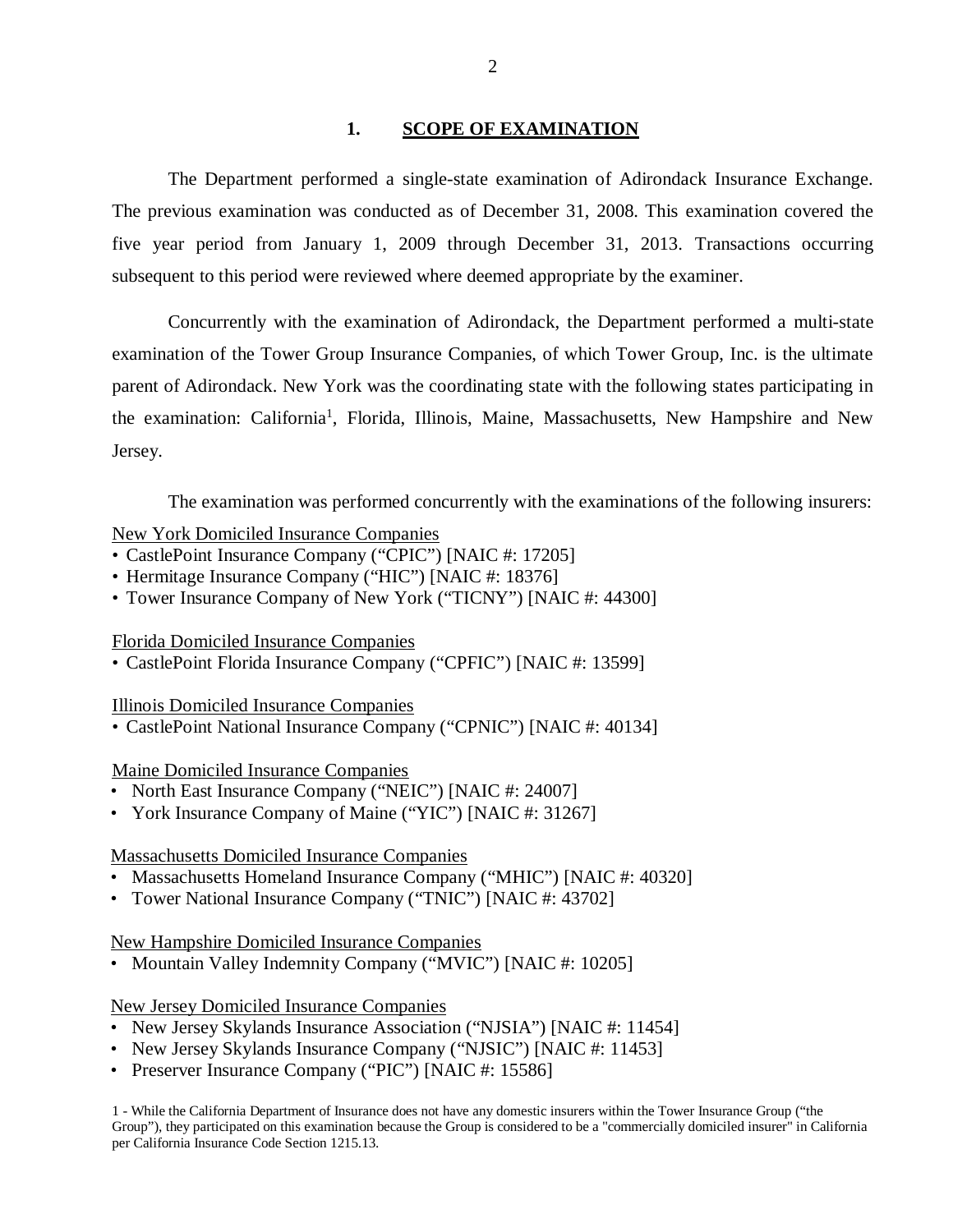This examination was conducted in accordance with the National Association of Insurance Commissioners ("NAIC") Financial Condition Examiners Handbook ("Handbook"), which requires that we plan and perform the examination to evaluate the financial condition and identify prospective risks of the Company by obtaining information about the Company including corporate governance, identifying and assessing inherent risks within the Company and evaluating system controls and procedures used to mitigate those risks. This examination also includes assessing the principles used and significant estimates made by management, as well as evaluating the overall financial statement presentation, management's compliance with Statutory Accounting Principles and annual statement instructions when applicable to domestic state regulations.

All financially significant accounts and activities of the Company were considered in accordance with the risk-focused examination process. This examination also included a review and evaluation of the Company's own control environment assessment and an evaluation based upon the ultimate parent company's, Tower Group International, Ltd. ("TGIL"), Sarbanes Oxley documentation and testing. The examiners also relied upon audit work performed by the Company's independent public accountants when appropriate.

This examination report includes a summary of significant findings for the following items as called for in the Handbook:

> Significant subsequent events Company history Corporate records Management and control Fidelity bonds and other insurance Territory and plan of operation Growth of Company Loss experience Reinsurance Accounts and records Statutory deposits Financial statements Summary of recommendations

A review was also made to ascertain what action was taken by the Company with regard to comments and recommendations contained in the prior report on examination.

This report on examination is confined to financial statements and comments on those matters that involve departures from laws, regulations or rules, or that are deemed to require explanation or description.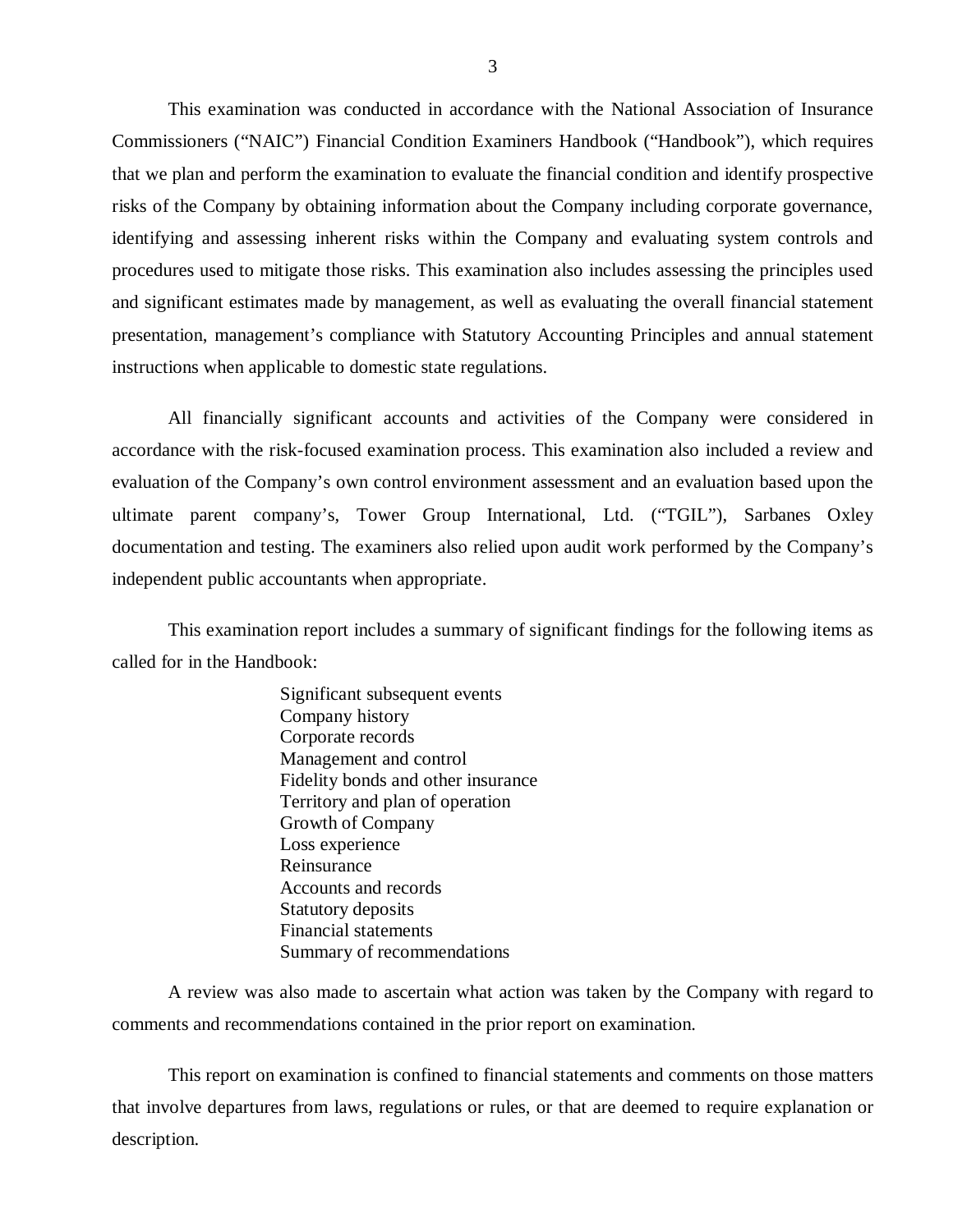## **2. DESCRIPTION OF COMPANY**

<span id="page-5-0"></span>Adirondack Insurance Exchange ("ADIEX") was incorporated under the laws of the State of New York on May 25, 2006. It became licensed on May 25, 2006 and commenced business on the same date. The Exchange was organized by White Mountains Insurance Group, Ltd., Bermuda ("White Mountains") with an initial surplus to policyholders of \$70,700,000. The initial surplus was provided by Homeland Insurance Company of New York ("HICNY"), a subsidiary of White Mountains, pursuant to a loan agreement conforming to Section 1307 of the New York Insurance Law, which provides that such loan may only be repaid out of free and divisible surplus of such insurer with the approval of the superintendent. The surplus note bears interest at prime plus 1% divided by 1 minus the corporate income tax rate of 35% and at no time may exceed the maximum rate as described under Section 5-501 of the New York General Obligations Law. Interest payments have not been approved and any interest due from ADIEX has not been reported as income nor has it been accrued as an addition to the principal or notional amount of the instrument.

On July 1, 2010 Tower Group, Inc. ("TGI") acquired the personal lines companies of OneBeacon Insurance Group, a subsidiary of White Mountains, which included ADIEX and its attorney in fact, Adirondack AIF, LLC ("AAIF"). In conjunction with the sale, the surplus note issued by HICNY was cancelled, and replacement notes in the aggregate amount of \$70,700,000 were issued by ADIEX to various affiliate insurance companies of TGI.

On February 1, 2012, ADIEX purchased 100% of the shares of Mountain Valley Indemnity Company ("MVIC") from affiliate Preserver Group, Inc. ("PIC") in the amount of \$19.4 million, which represented MVIC's adjusted statutory surplus as of January 31, 2012. ADIEX acquired MVIC to write personal lines business in states where it is not licensed allowing ADIEX to expand its platform geographically through reinsurance of the MVIC's personal lines writings. ADIEX and MVIC entered into an intercompany pooling arrangement on January 1, 2012 sharing 90% and 10%, respectively, of the combined underwriting results excluding portfolio transactions.

#### A. Management

ADIEX does not have a board of directors ("Board"), but its subscribers are to select an Advisory Committee per the Rules of the Advisory Committee of ADIEX. The Advisory Committee shall consist of at least nine and not more than twelve members elected by subscribers, two-thirds of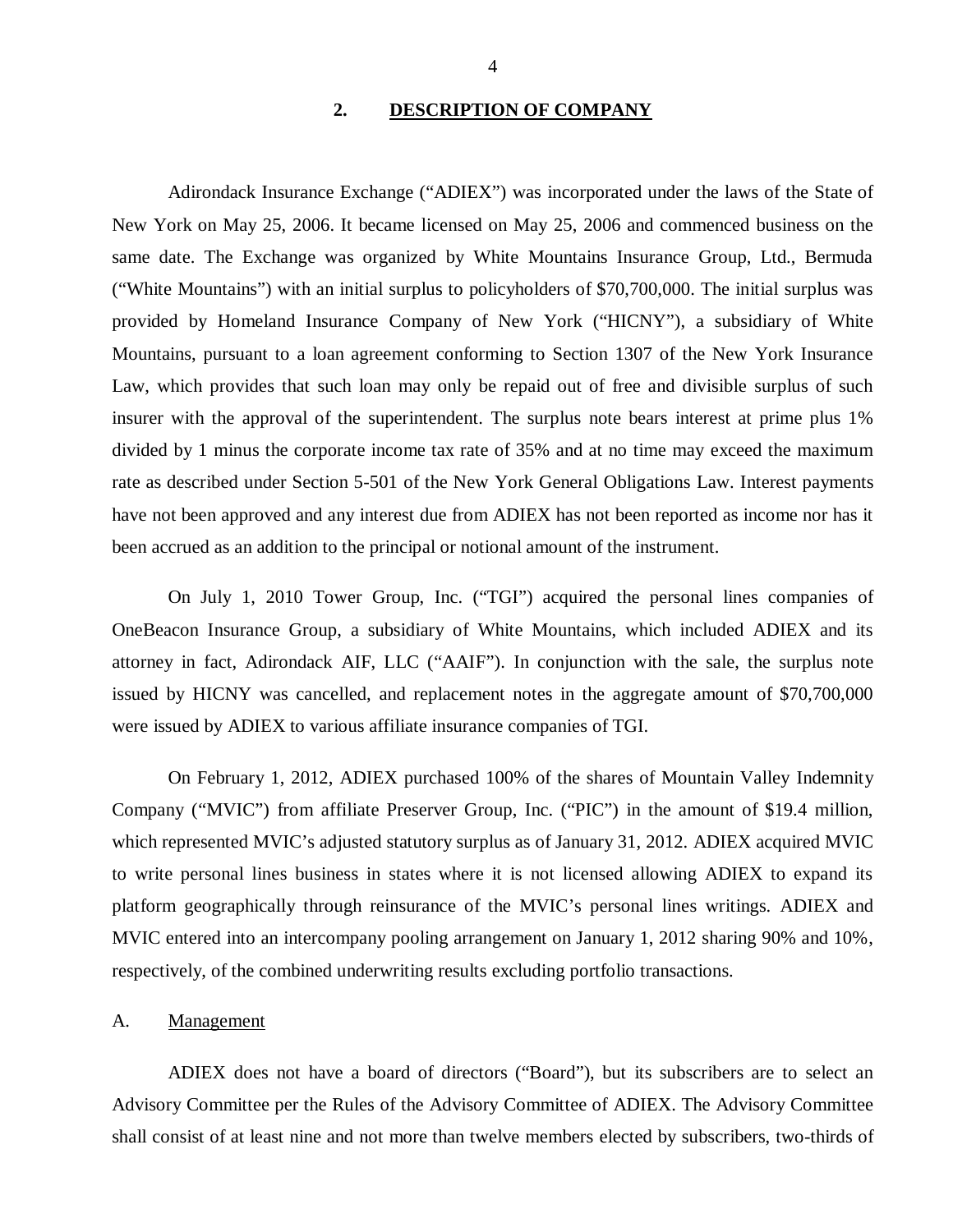whom are to be subscribers and not more than one-third that may be members of the Adirondack AIF, LLC ("the attorney-in-fact" or "AIF") or from an affiliate of the attorney-in-fact. At December 31, 2013, the Advisory Committee was comprised of the following nine members:

| <b>Name and Residence</b>  | <b>Principal Business Affiliation</b>        |
|----------------------------|----------------------------------------------|
| Bruce W. Sanderson*        | President,                                   |
| North Caldwell, New Jersey | Hermitage Insurance Company, member of AIF   |
| Gregory A. Meyer           | President,                                   |
| Glen Ellyn, Illinois       | CPIC, member of AIF                          |
| Louis Atti, Chairman       | Vice President,                              |
| Angola, New York           | ENB Insurance Agency, Inc.                   |
| David Bauer                | President,                                   |
| Albany, New York           | Capital Bauer Insurance Agency, Inc.         |
| Joseph Tedesco             | Vice President,                              |
| Harrison, New York         | DeRosa, Rockefeller, Sohigian, Werdal Agency |
| Mark McDonnell,            | Vice President, Personal Lines Sales,        |
| New York, NY               | <b>TGIL</b>                                  |
| Peter Harris,              | President,                                   |
| New York, NY               | Northwoods Corporation                       |
| <b>Elizabeth Gardner</b>   | <b>Operations Manager,</b>                   |
| South Hampton, New York    | Maran Corporate Risk Associates, Inc.        |
| John V. Stype              | Chief Operating Officer,                     |
| Aquebogue, New York        | Val, Stype & Sons, Inc.                      |

\* Bruce Sanderson submitted his resignation, as President of Adirondack AIF, LLC and a member of the Advisory Committee, to the Advisory Committee prior to the February 2, 2014 meeting. Brian Connors, employed by TGIL, was appointed an Advisory Committee member to fill the vacancy of Mr. Sanderson.

A review of the minutes of the Advisory Committee meetings held during the examination period indicated that the annual meetings were generally well attended and each advisory committee member had an acceptable record of attendance.

It is noted that the Company is in violation of Section 312(b) of the New York Insurance Law that states, in part:

"A copy of the report shall be furnished by such insurer or other person to each member of its board of directors and each such member shall sign a statement which shall be retained in the insurer's files confirming that such member has received and read such report."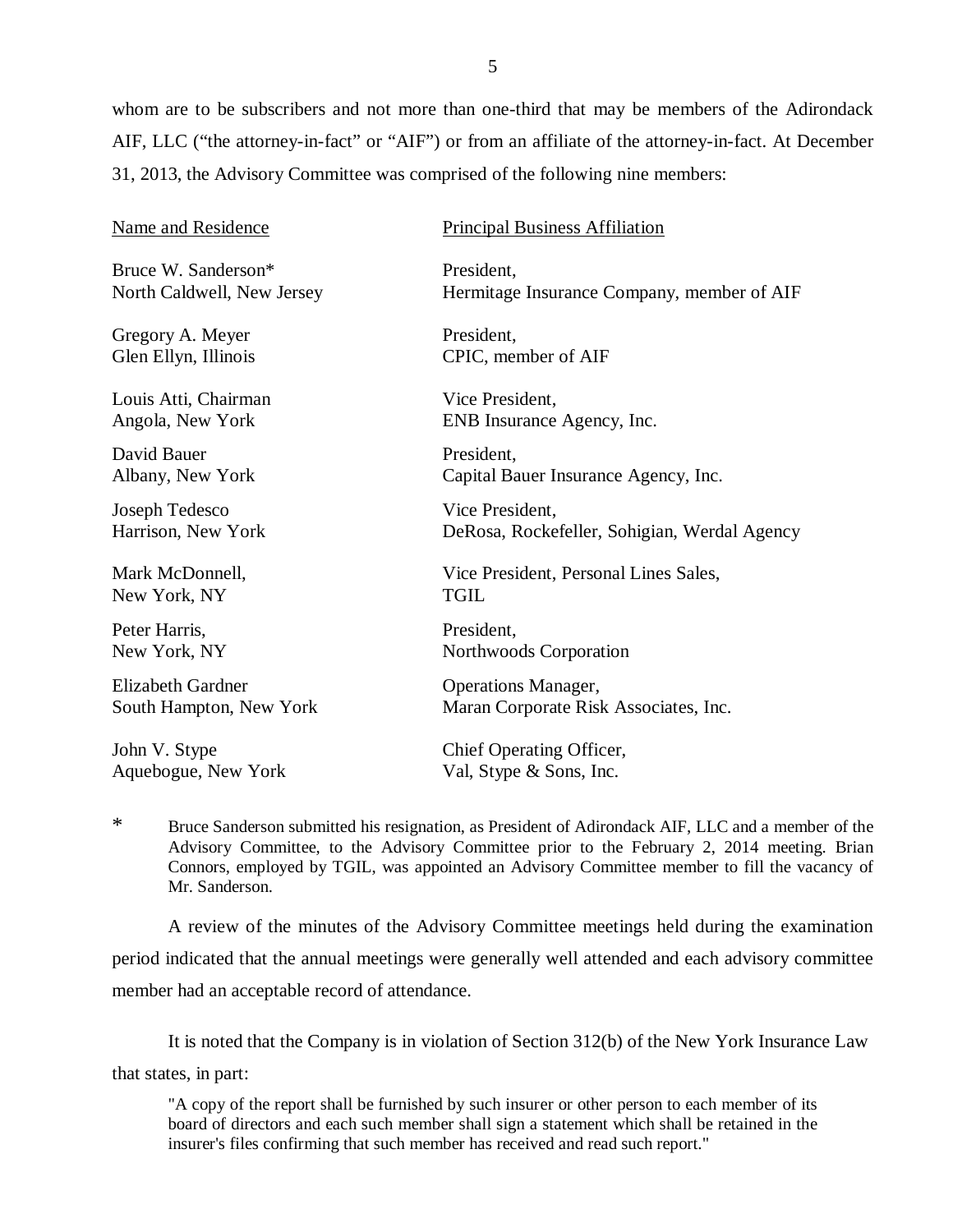<span id="page-7-0"></span>It is recommended that the Company comply with Section 312(b) of the New York Insurance Law by obtaining and retaining in its files signed statements from each member of the board of directors that they have received and read the prior report on examination.

As of December 31, 2013, the principal officers of the Company were as follows:

| Name                    | Title                                                       |
|-------------------------|-------------------------------------------------------------|
| Bruce W. Sanderson*     | President                                                   |
| William E. Hitselberger | <b>Executive Vice President and Chief Financial Officer</b> |
| William F. Dove         | Senior Vice President and Chief Actuary                     |
| Gregory A. Meyer        | <b>Senior Vice President</b>                                |
| Vito A. Nigro           | <b>Treasurer</b>                                            |
| Elliot S. Orol          | Senior Vice President, General Counsel and Secretary        |

\* As indicated above Bruce Sanderson submitted his resignation, as President of Adirondack AIF, LLC prior to the February 2, 2014 meeting. Mark McDonnell was appointed as President of Adirondack AIF.

## B. Territory and Plan of Operation

As of December 31, 2013, the Company was licensed to write business only in the state of New York.

As of the examination date, the Company was authorized to transact the kinds of insurance as defined in the following numbered paragraphs of Section 1113(a) of the New York Insurance Law:

| <u>Paragraph</u> | Line of Business                           |
|------------------|--------------------------------------------|
| 4                | Fire                                       |
| 5                | Miscellaneous property                     |
| 6                | Water damage                               |
| 7                | Burglary and theft                         |
| 8                | Glass                                      |
| 11               | Animal                                     |
| 12               | Collision                                  |
| 13               | Personal injury liability                  |
| 14               | Property damage liability                  |
| 17               | Credit                                     |
| 19               | Motor vehicle and aircraft physical damage |
| 20               | Marine and inland marine                   |
| 21               | Marine protection and indemnity            |
| 22               | Residual value                             |
| 26               | Gap                                        |
|                  |                                            |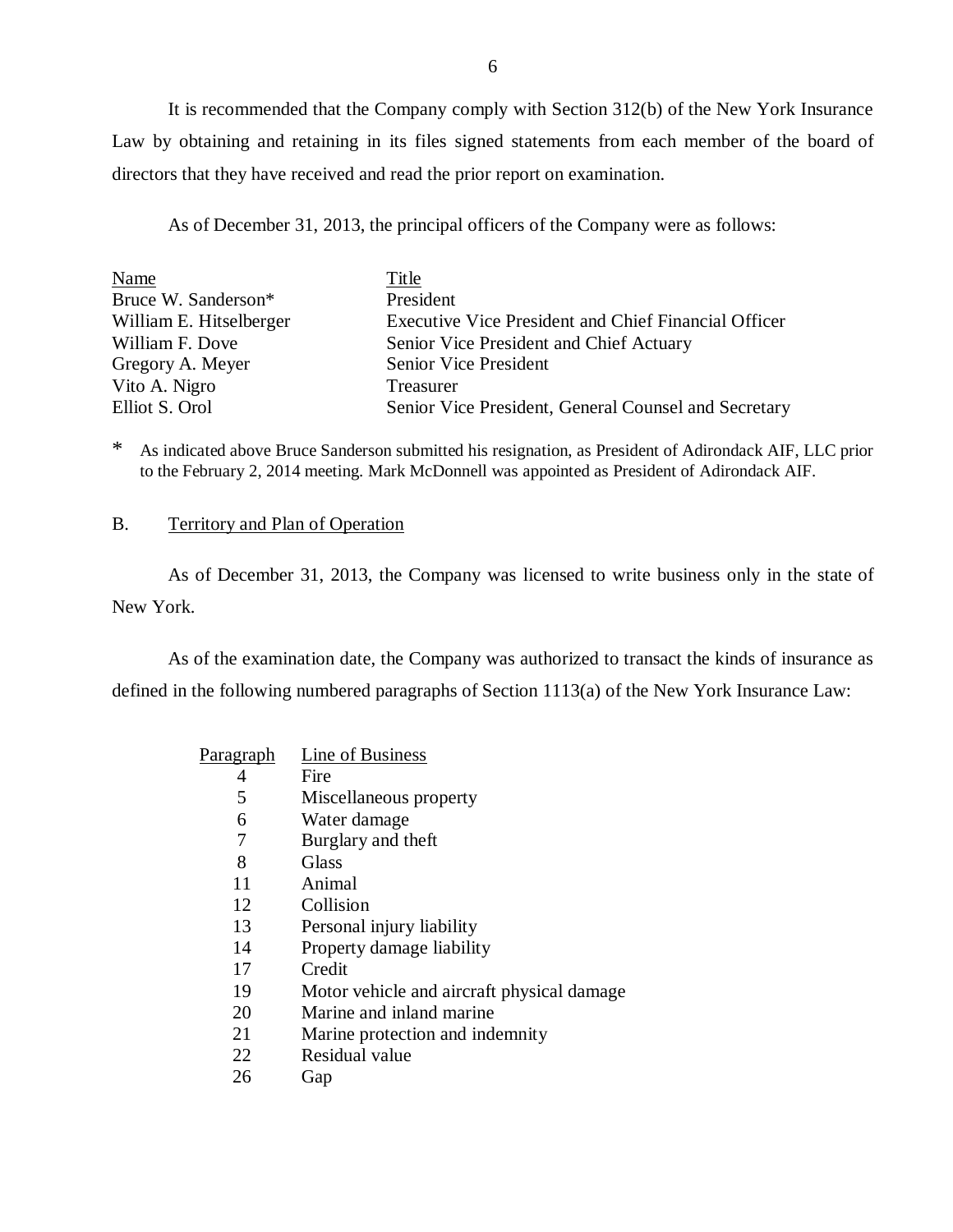Based on the lines of business for which the Company is licensed and the Company's current capital structure, and pursuant to the requirements of Articles 13 and 41 of the New York Insurance Law, the Company is required to maintain a minimum surplus to policyholders in the amount of \$9,900,000.

The following schedule shows the direct premiums written by the Company both in total and in New York for the period under examination:

|               |                |                       | Premiums Written in         |
|---------------|----------------|-----------------------|-----------------------------|
|               |                |                       | New York State as a         |
| Calendar Year | New York State | <b>Total Premiums</b> | percentage of Total Premium |
| 2009          | \$169,316,368  | \$169,316,368         | 100.0%                      |
| 2010          | \$150,204,243  | \$150,216,275         | 94.43%                      |
| 2011          | \$139,918,472  | \$139,937,517         | 97.97%                      |
| 2012          | \$150,739,009  | \$150,739,009         | 100.0%                      |
| 2013          | \$159,630,538  | \$159,630,538         | 100.0%                      |

The Exchange primarily writes package insurance, homeowners insurance and auto insurance. In 2013, homeowners multiple peril (43%), private passenger auto liability (36%) and auto physical damage (13%) accounted for 92% of the direct premiums written. The Exchange sells its insurance products through a network of independent agents targeting markets in the state of New York. It is noted that for calendar years 2010 and 2011, the Company wrote a small amount of business outside of the state of New York in violation of Section 1102(b) of the New York Insurance Law, which states:

"No corporation organized under any law of this state shall do an insurance business outside this state unless so authorized pursuant to the provisions of this chapter or exempted by the provisions of this chapter from such requirement."

It is therefore recommended that the Exchange comply with Section 1102(b) of the New York Insurance Law.

#### C. Reinsurance

The Exchange had no assumed reinsurance business as of December 31, 2013.

Effective January 1, 2012, the Exchange entered into an inter-company pooling agreement with its insurance subsidiary MVIC to pool the underwriting experience of the two entities. The Exchange is a risk sharing participant in a pool with its affiliate MVIC.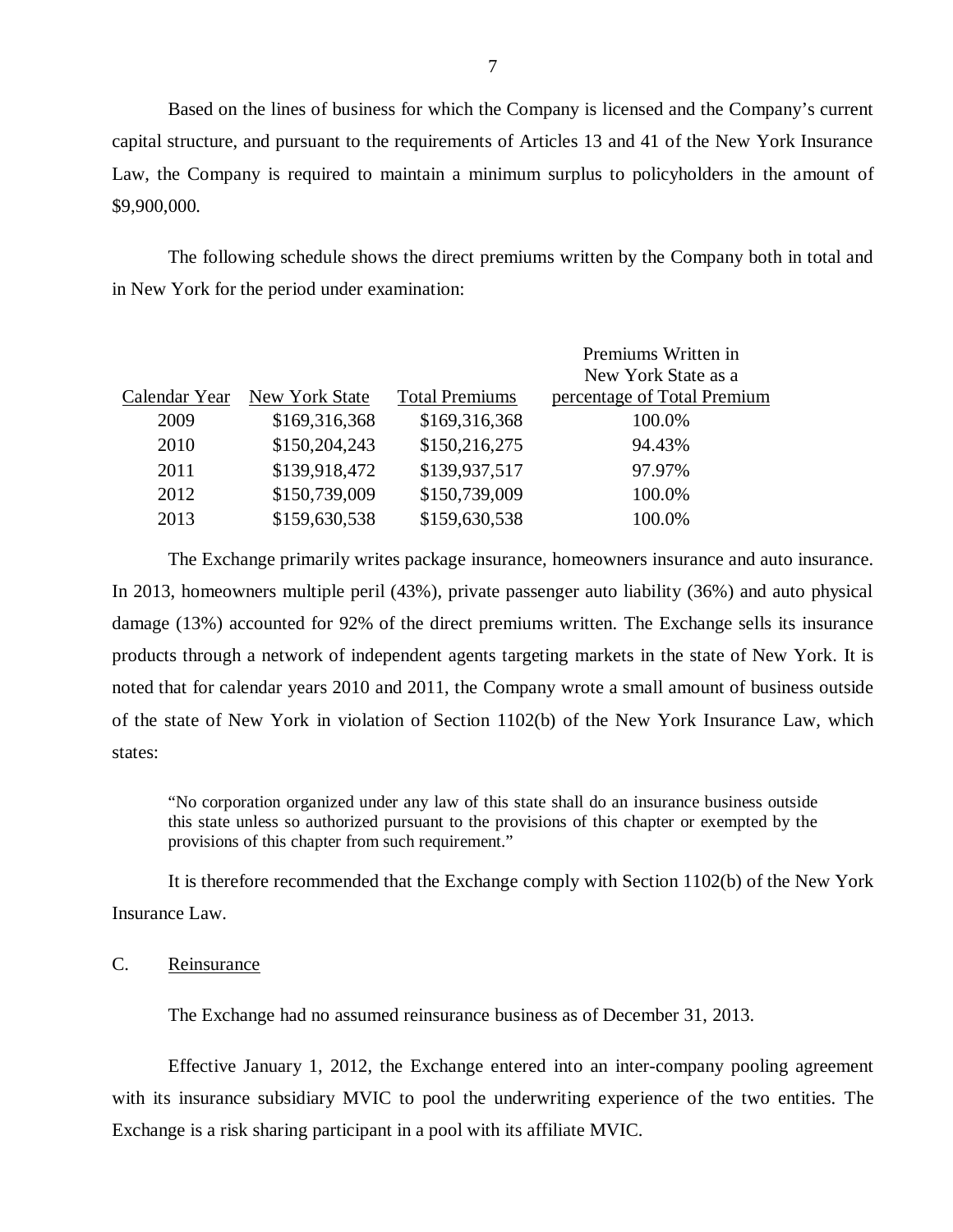|                                      | State of |          | Pooling           |
|--------------------------------------|----------|----------|-------------------|
| <b>Company</b>                       | Domicile | NAIC No. | <b>Percentage</b> |
| <b>Adirondack Insurance Exchange</b> | NY       | 24007    | 90%               |
| Mountain Valley Indemnity Company    | NH       | 10205    | 10%               |
|                                      |          |          | 100%              |

The participating percentages of each pool member as of December 31, 2013 were as follows:

After recording the assumed transactions noted above, the Exchange records 100% of the reinsurance activity assumed from or ceded to non-affiliated reinsurers. The Exchange remaining net underwriting activity, after deducting all external reinsurance, is then retroceded to the pool member in accordance with each entity's pool percentage. AIE is the only pool member that is a party to any reinsurance agreements with non-affiliated reinsurers covering business subject to the reinsurance agreement and has a contractual right of direct recovery from the non-affiliated reinsurer per the terms of the reinsurance agreement.

MVIC did not cede any underwriting results to the pool in 2013.

The company has structured its ceded reinsurance program exposure as follows:

## **Reciprocal Homeowners Quota Share 1**

| <b>Type</b>     | Limit                           |
|-----------------|---------------------------------|
| 40% Quota Share | Property - $2,500,000$          |
|                 | Personal Liability $-1,000,000$ |
|                 | Occurrence Limit $-250,000,000$ |

## **ADIEX Internal Excess Program**

| <u>Layer</u>           | Limit       | Retention   | Maximum      | Reinsurer    |
|------------------------|-------------|-------------|--------------|--------------|
| <b>Casualty Excess</b> | \$4,000,000 | \$1,000,000 | \$12,000,000 | <b>TICNY</b> |
| Property per risk      | 4,000,000   | 1,000,000   | 16,000,000   | <b>TICNY</b> |

#### **ADIEX Corporate Excess of Loss Program**

| <b>Layer</b>                 | Limit       | Retention   |
|------------------------------|-------------|-------------|
| <b>Casualty Clash Excess</b> | \$5,000,000 | \$5,000,000 |
| 1st Property Excess          | 5,000,000   | 5,000,000   |
| 2nd Property Excess          | 20,000,000  | 10,000,000  |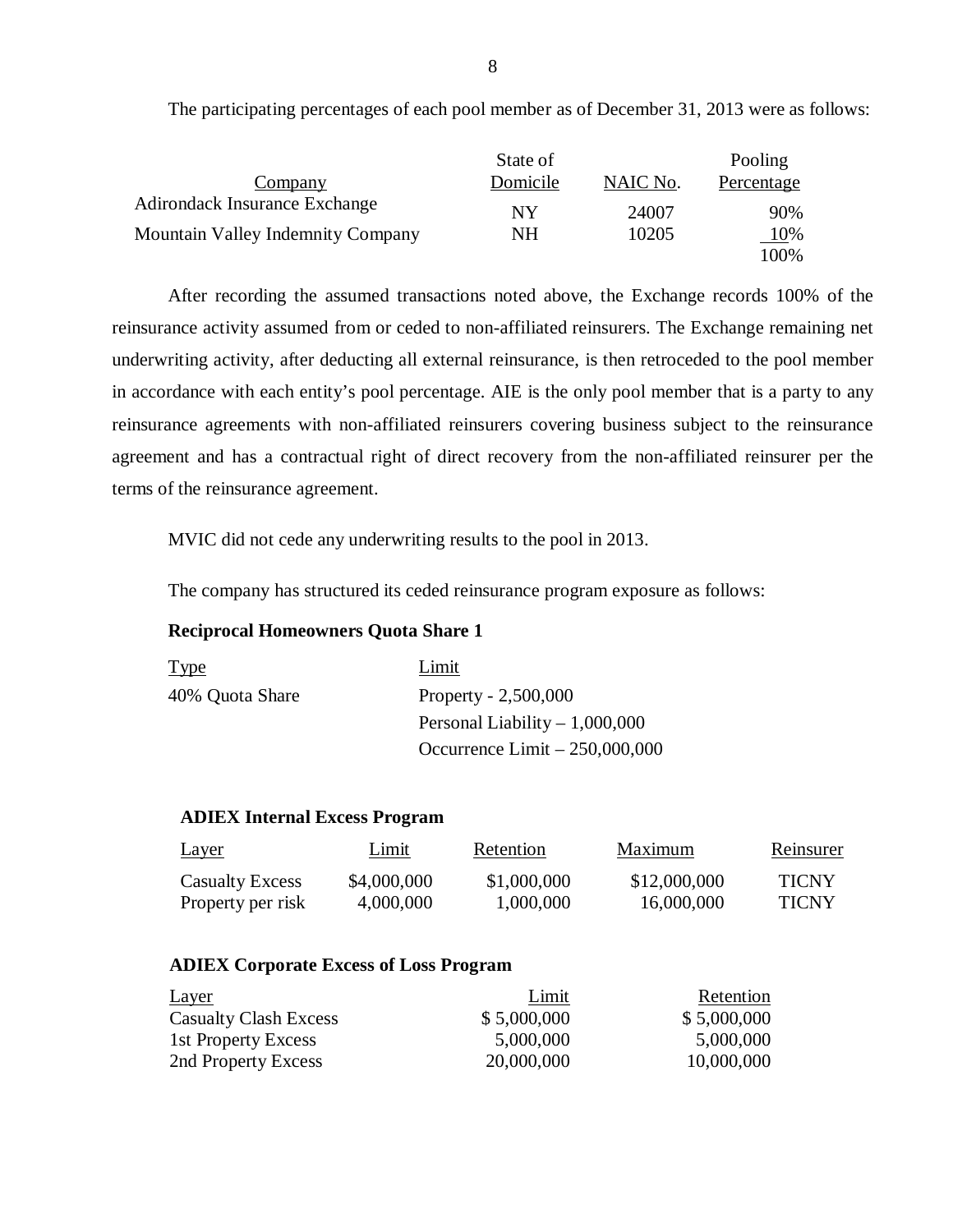| <b>Layer</b> | Limit         | Retention    |
|--------------|---------------|--------------|
| 1st Layer    | \$10,000,000  | \$10,000,000 |
| 2nd Layer    | 30,000,000    | 20,000,000   |
| 3rd Layer    | 40,000,000    | 50,000,000   |
| 4th Layer    | 90,000,000    | 90,000,000   |
|              | \$170,000,000 | \$10,000,000 |

Reinsurance agreements with affiliates were reviewed for compliance with Article 15 of the New York Insurance Law. It was noted that all affiliated reinsurance agreements were filed with the Department pursuant to the provisions of Section 1505(d)(2) of the New York Insurance Law.

It is the Company's policy to obtain the appropriate collateral for its cessions to unauthorized reinsurers. Material letters of credit obtained by the Company to take credit for cessions to unauthorized reinsurers were reviewed for compliance with Department Regulations 133.

All material ceded reinsurance agreements in effect as of the examination date were reviewed and found to contain the required clauses, including an insolvency clause meeting the requirements of Section 1308 of the New York Insurance Law.

Examination review of the Schedule F data reported by the Company in its filed annual statement was found to accurately reflect its reinsurance transactions. Additionally, management has represented that all material ceded reinsurance agreements transfer both underwriting and timing risk as set forth in SSAP No. 62. Representations were supported by appropriate risk transfer analyses and an attestation from the Company's Chief Executive Officer pursuant to the NAIC Annual Statement Instructions. Additionally, examination review indicated that the Company was not a party to any finite reinsurance agreements. All ceded reinsurance agreements were accounted for utilizing reinsurance accounting as set forth in SSAP No. 62.

## D. Holding Company System

The Exchange is controlled by the Adirondack AIF, LLC (AAIF), its Attorney-in-Fact. AAIF is a wholly owned subsidiary of TGI, which is ultimate controlled by TGIL.

#### **Reciprocal Property Catastrophe Program**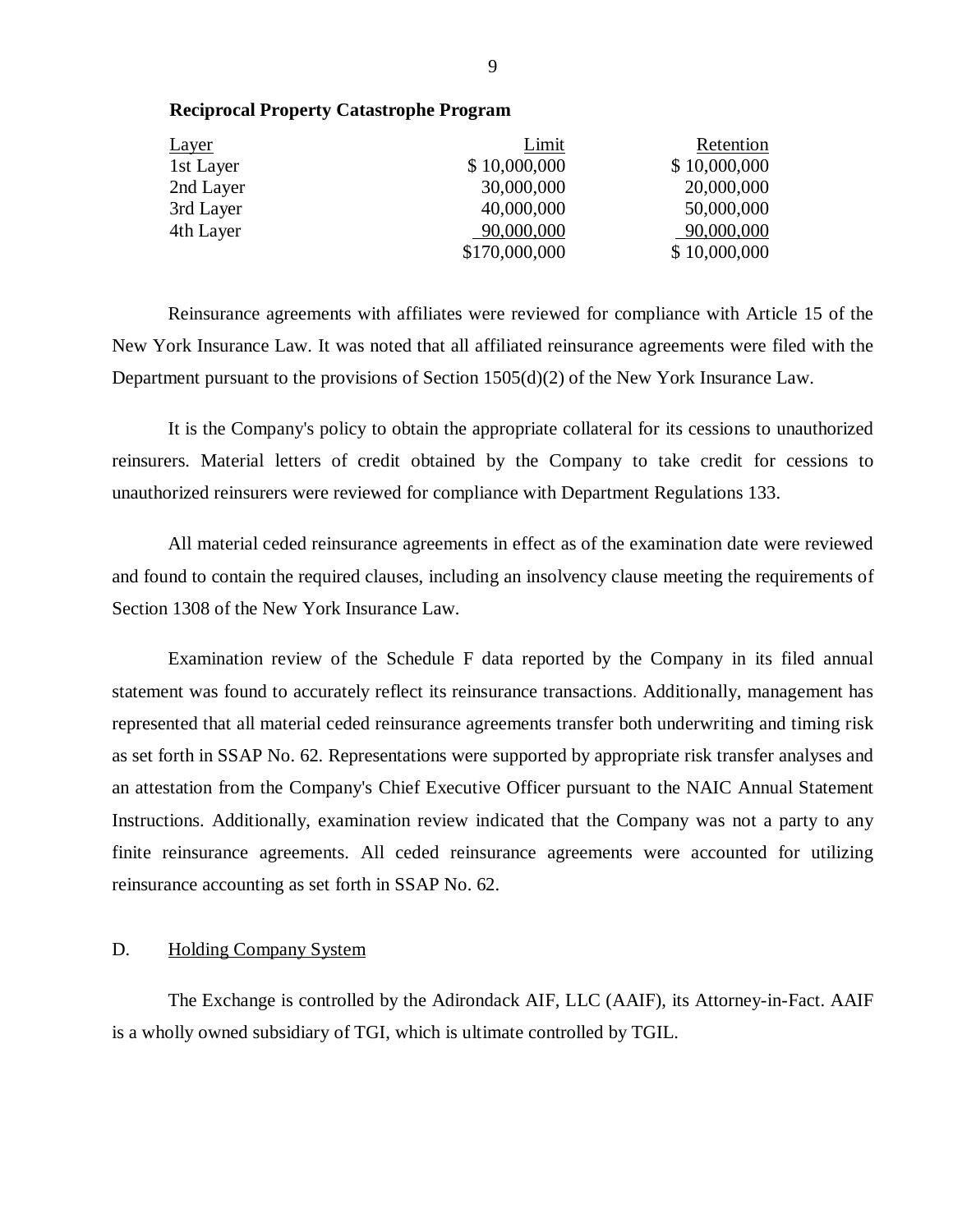A review of the Holding Company Registration Statements filed with this Department indicated that such filings were complete and were filed in a timely manner except for the 2010 statement.

The following organizational chart displays the chain of ownership of subsidiary and affiliated companies which members of Tower Group, Inc. at December 31, 2013:



As of December 31, 2013, the Company was party to the following agreements with other members of **i**ts holding company system:

#### Service and Expense Sharing Agreements between AIE and Mountain Valley Indemnity Company.

Effective January 31, 2012, the Exchange entered into a Service and Expense Sharing Agreement with MVIC. According to the agreement, the Exchange agrees to perform or oversee the performance of all functions related to the conduct of property and casualty business on behalf of MVIC including but not limited to:

- 1. Underwriting and marketing;
- 2. Policy issuance, billing, and collection;
- 3. State filing and regulatory compliance;
- 4. Loss prevention, premium audit;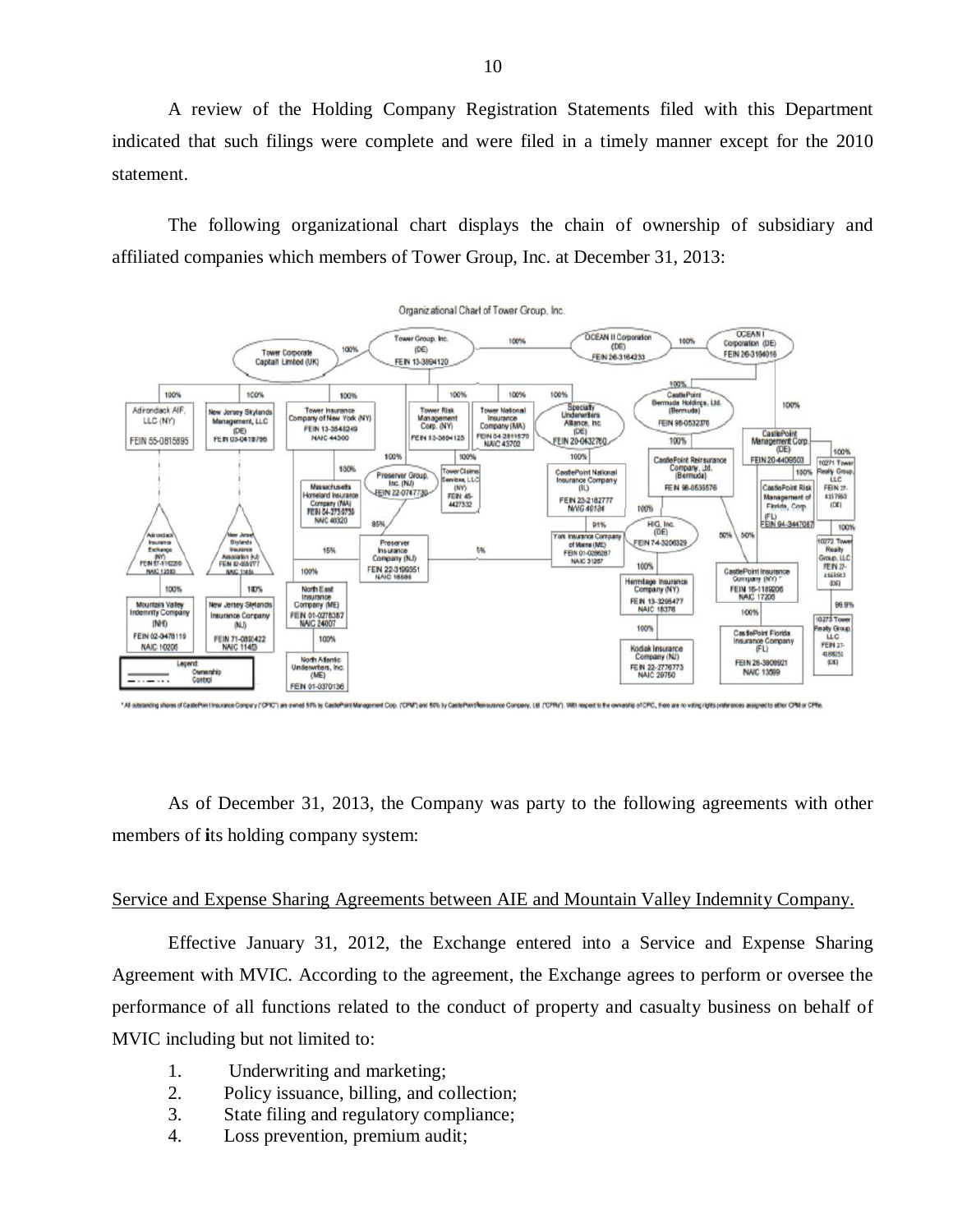- <span id="page-12-0"></span>5. Claims services;
- 6. Legal;
- 7. Corporate Services, accounting, human resources and IT services

#### Tax Allocation Agreement

Effective 2012, the Company entered into a tax allocation agreement with MVIC to jointly file consolidated federal income tax returns in accordance with the relevant Internal Revenue Service regulations. The Company never notified the Department of its intention to enter into a tax allocation agreement with its subsidiary.

It is recommended that the Company comply with Section 1608(e)(4) of the New York Insurance Law and notify the Department in writing at least 30 days prior to entering into a tax allocation agreement with its subsidiary.

## E. Significant Operating Ratios

The following ratios have been computed as of December 31, 2013, based upon the results of this examination:

| Net premiums written to surplus as regards policyholders                                  | 184.0% |
|-------------------------------------------------------------------------------------------|--------|
| Liabilities to liquid assets (cash and invested assets less investments in<br>affiliates) | 81.0%  |
| Premiums in course of collection to surplus as regards policyholders                      | 7.0%   |

All of the above ratios fall within the benchmark ranges set forth in the Insurance Regulatory Information System of the National Association of Insurance Commissioners.

The underwriting ratios presented below are on an earned/incurred basis and encompass the five-year period covered by this examination:

|                                              | Amounts        | Ratios     |
|----------------------------------------------|----------------|------------|
| Losses and loss adjustment expenses incurred | \$406,043,418  | 65.44%     |
| Other underwriting expenses incurred         | 254,900,816    | 41.08%     |
| Net underwriting loss                        | (40, 452, 631) | $(6.52)\%$ |
| Premiums earned                              | \$620,491,603  | $(00.00\%$ |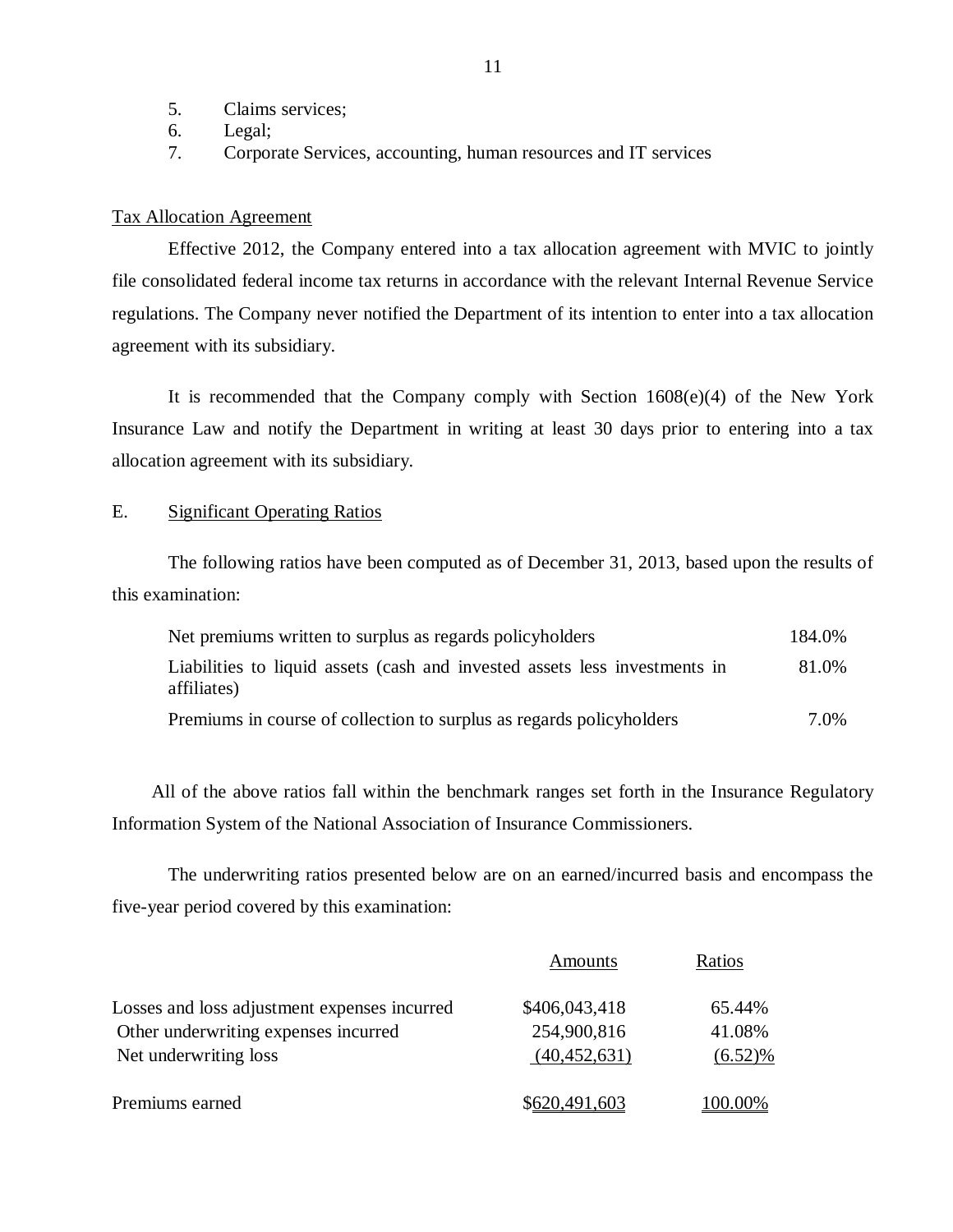## <span id="page-13-0"></span>F. Accounts and Records

The Company does not have any employees and ultimately relies upon its ultimate parent, TGIL, to perform all administrative and accounting functions. TGIL utilizes SunGard for all accounts payable and general ledger functions. Due to various acquisitions over the TGIL's life span, it has seven different policy administration applications, fifteen claims/loss administration applications and ten other applications utilized to aggregate all information from the policy and claims applications for reporting purposes, issuing payments and quotes and billings.

There were significant material weaknesses noted regarding internal controls over the above systems.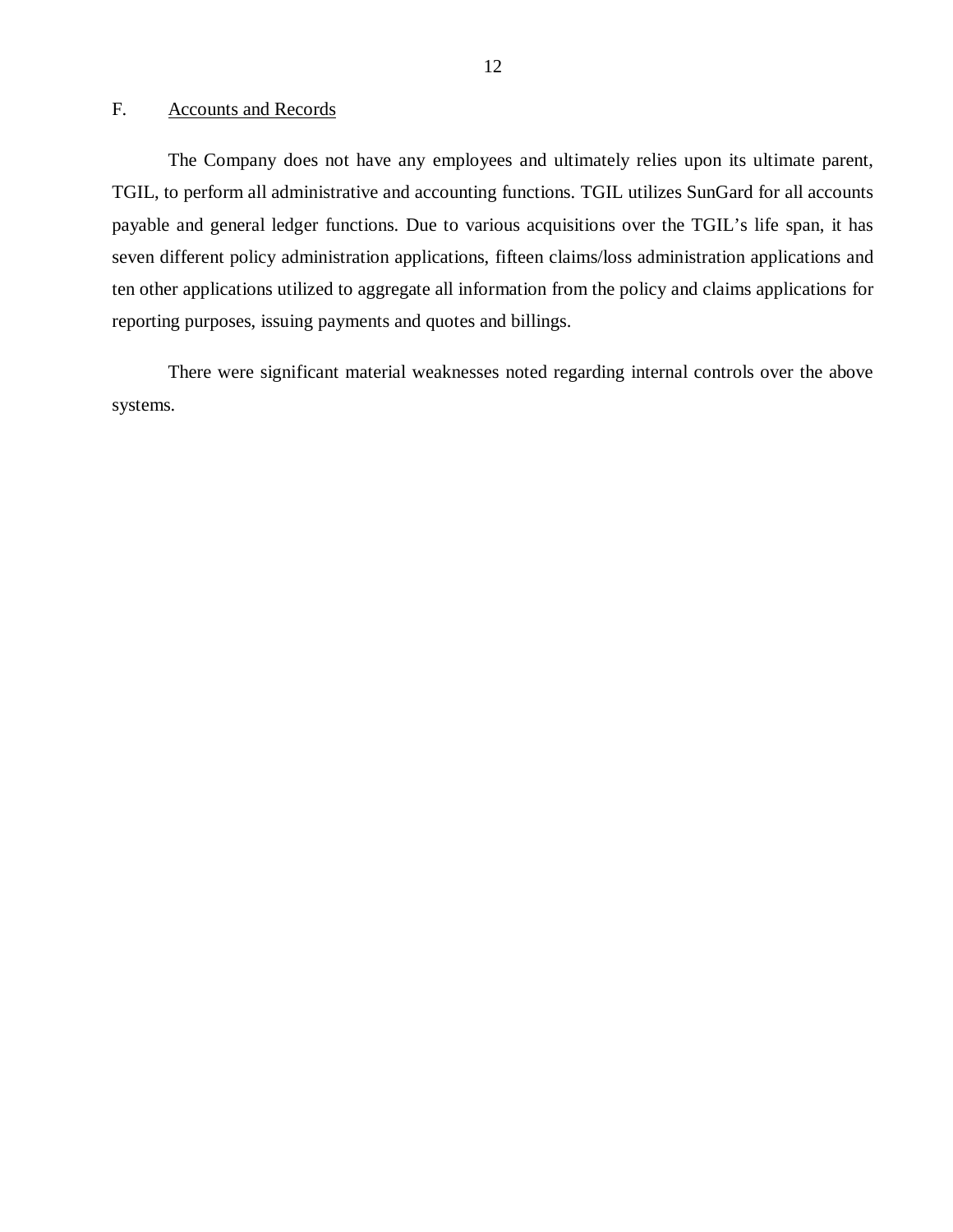## **3. FINANCIAL STATEMENTS**

## A. Balance Sheet

The following shows the assets, liabilities and surplus as regards policyholders as of December 31, 2013 as reported by the Company:

| Assets                                           |               | Assets Not       | Net Admitted  |
|--------------------------------------------------|---------------|------------------|---------------|
|                                                  | <b>Assets</b> | Admitted         | <b>Assets</b> |
| <b>Bonds</b>                                     | \$158,484,983 | \$0              | \$158,484,983 |
| Preferred stocks (stocks)                        | 884,800       | 0                | 884,800       |
| Common stocks (stocks)                           | 19,598,876    | 2,141,292        | 17,457,584    |
| Cash, cash equivalents and short-term            | (802, 180)    | 0                | (802, 180)    |
| investments                                      |               |                  |               |
| Subtotals, cash and invested assets              | \$178,166,479 | \$2,141,292      | \$176,025,187 |
| Investment income due and accrued                | 1,551,697     | 0                | 1,551,697     |
| Uncollected premiums and agents' balances in     | 5,745,575     | 1,802,029        | 3,943,546     |
| the course of collection                         |               |                  |               |
| Deferred premiums, agents' balances and          | 23,517,852    | $\boldsymbol{0}$ | 23,517,852    |
| installments booked but deferred and not yet due |               |                  |               |
| Amounts recoverable from reinsurers              | 3,092,729     | $\theta$         | 3,092,729     |
| Current federal and foreign income tax           | 1,002,694     | $\theta$         | 1,002,694     |
| recoverable and interest thereon                 |               |                  |               |
| Sundry balances                                  | 1,197,395     | $\theta$         | 1,197,395     |
| Miscellaneous receivable – involuntary pool      | 326,916       | 0                | 326,916       |
| Prepaid expenses                                 | 113,514       | 113,514          | $\Omega$      |
| <b>Total Assets</b>                              | \$214,714,851 | \$4,056,835      | \$210,658,016 |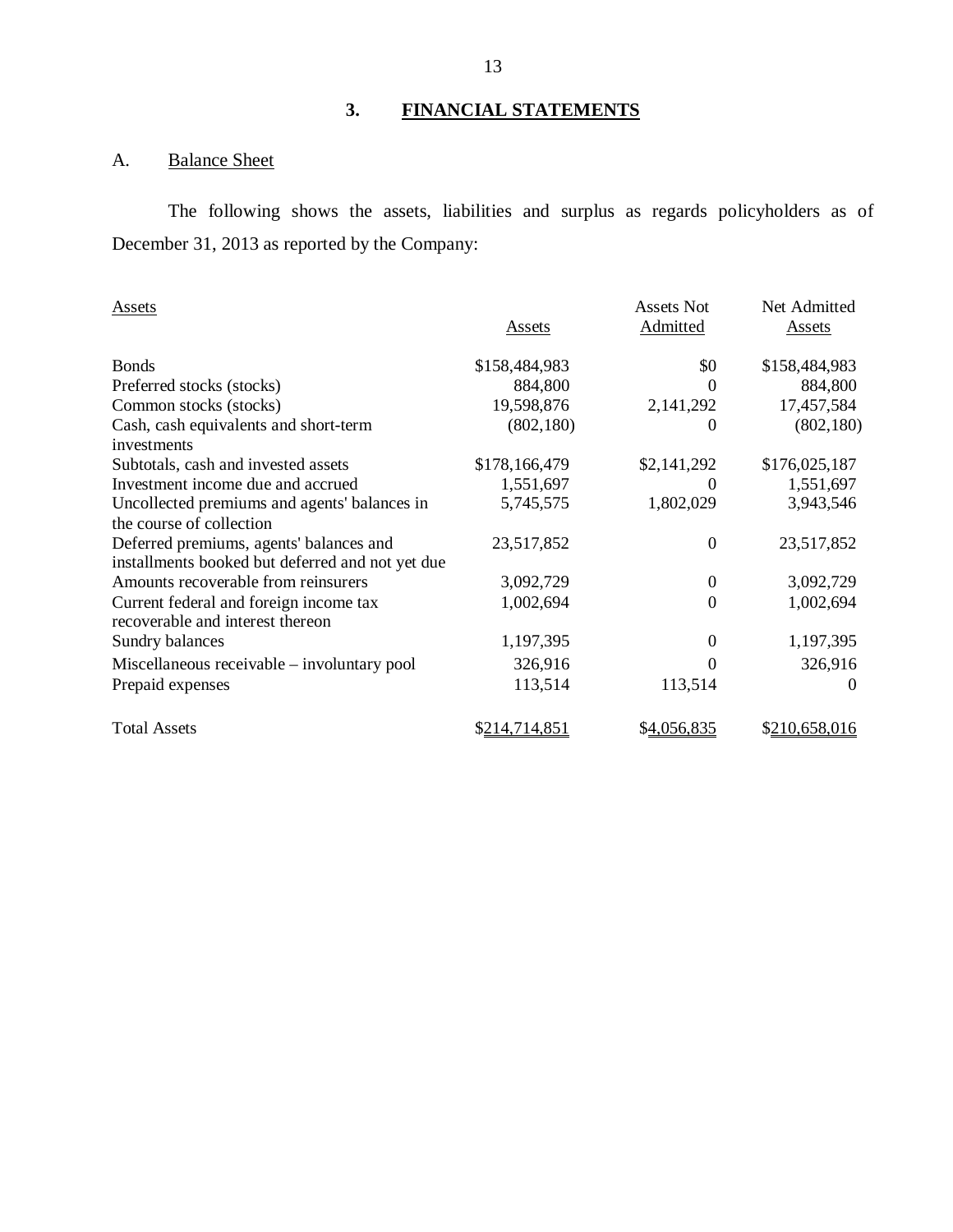## Liabilities, surplus and other funds

## **Liabilities**

| Losses and Loss Adjustment Expenses                                   | \$58,042,601   |
|-----------------------------------------------------------------------|----------------|
| Commissions payable, contingent commissions and other similar         | 2,158,718      |
| charges                                                               |                |
| Other expenses (excluding taxes, licenses and fees)                   | 1,145,213      |
| Taxes, licenses and fees (excluding federal and foreign income taxes) | (233, 182)     |
| Net deferred tax liability                                            | 15,796,059     |
| Unearned premiums                                                     | 56,380,916     |
| Advance premium                                                       | 1,155,983      |
| Ceded reinsurance premiums payable (net of ceding commissions)        | 4,234,094      |
| Funds held by company under reinsurance treaties                      | 18,635         |
| Amounts withheld or retained by company for account of others         | 126            |
| Payable to parent, subsidiaries and affiliates                        | 8,429,579      |
| <b>Sundry Liabilities</b>                                             | 196,968        |
| <b>NYAIP</b> liability                                                | 3,760,831      |
| <b>Total liabilities</b>                                              | 151,086,541    |
| <b>Surplus and Other Funds</b>                                        |                |
| Surplus notes                                                         | 70,700,000     |
| Unassigned funds (surplus)                                            | (11, 128, 525) |
| Surplus as regards policyholders                                      | 59,571,475     |
| Total Liabilities, surplus and other funds                            | \$210,658,016  |

Note: The Internal Revenue Service has never audited the Exchange's Federal Income Tax returns.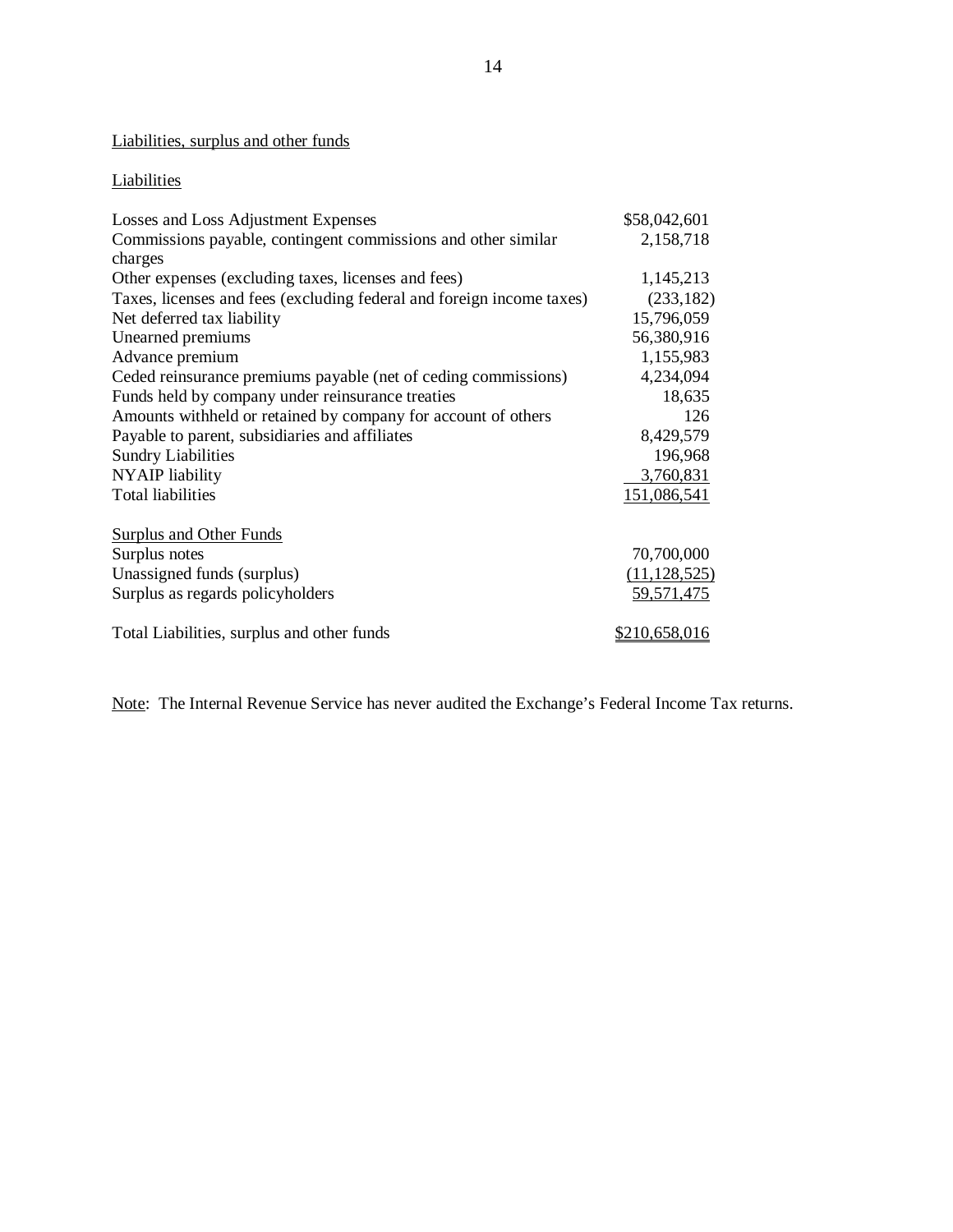## B. Statement of Income

The net income for the examination period was \$15,476,805 as detailed below.

| <b>Underwriting Income</b>                                                                                                                                                              |                              |               |
|-----------------------------------------------------------------------------------------------------------------------------------------------------------------------------------------|------------------------------|---------------|
| Premiums earned                                                                                                                                                                         |                              | \$620,491,603 |
| Deductions:                                                                                                                                                                             |                              |               |
| Losses and loss adjustment expenses incurred<br>Other underwriting expenses incurred                                                                                                    | \$404,107,418<br>254,900,816 |               |
| Total underwriting deductions                                                                                                                                                           |                              | 659,008,234   |
| Net underwriting gain or (loss)                                                                                                                                                         |                              | (38,516,631)  |
| <b>Investment Income</b>                                                                                                                                                                |                              |               |
| Net investment income earned<br>Net realized capital gain                                                                                                                               | 37,166,119<br>14,786,153     |               |
| Net investment gain or (loss)                                                                                                                                                           |                              | 51,952,272    |
| Other Income<br>Net gain or (loss) from agents' or premium balances charged off<br>Finance and service charges not included in premiums<br>Aggregate write-ins for miscellaneous income | (6,372)<br>2,271<br>12,307   |               |
| Total other income                                                                                                                                                                      |                              | 8,206         |
| Net income after dividends to policyholders but before federal<br>and foreign income taxes                                                                                              |                              | 13,443,847    |
| Federal and foreign income taxes incurred                                                                                                                                               |                              | (2,032,958)   |
| Net Income                                                                                                                                                                              |                              | \$15,476,805  |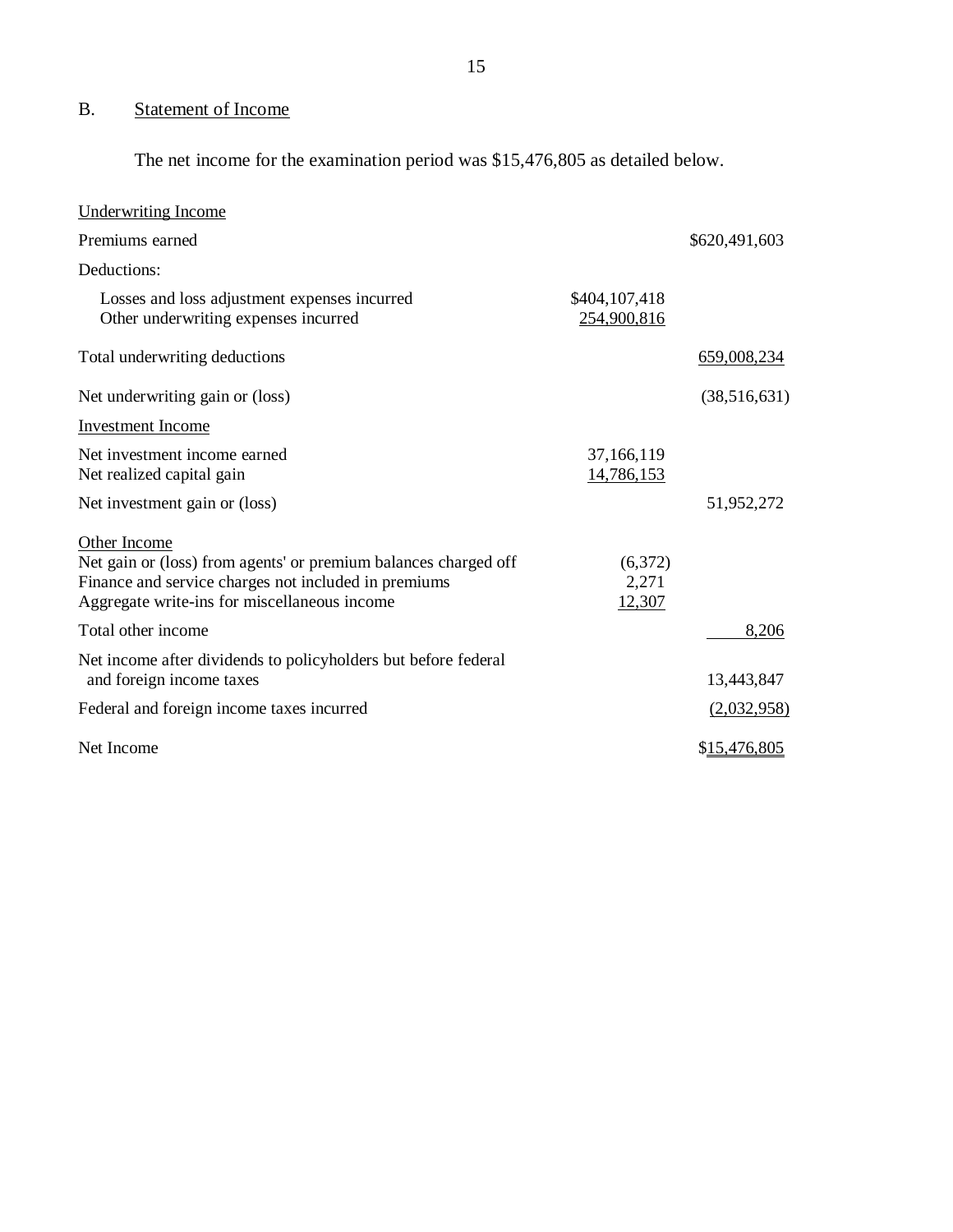#### C. Capital and Surplus

Surplus as regards policyholders decreased \$6,261,807 during the five year examination period January 1, 2009 through December 31, 2013, detailed as follows:

| Surplus as regards policyholders per report on<br>examination as of December 31, 2008 |                     |                             | \$65,833,282 |
|---------------------------------------------------------------------------------------|---------------------|-----------------------------|--------------|
|                                                                                       | Gains in<br>Surplus | Losses in<br><b>Surplus</b> |              |
| Net income                                                                            | \$15,476,805        |                             |              |
| Net unrealized capital gains or (losses)                                              |                     | \$1,798,413                 |              |
| Change in net deferred income tax                                                     |                     | 9,679,722                   |              |
| Change in non-admitted assets                                                         |                     | 1,543,095                   |              |
| Aggregate write-ins for gains and losses in surplus                                   | $\Omega$            | 8,717,382                   |              |
| Net decrease in surplus                                                               | \$15,476,805        | \$21,738,612                | (6,261,807)  |
| Surplus as regards policyholders per report on<br>examination as of December 31, 2013 |                     |                             | \$59,571,475 |

#### **4. LOSSES AND LOSS ADJUSTMENT EXPENSES**

The examination liability for the captioned items of \$58,042,601 is the same as reported by the Company as of December 31, 2013. The examination analysis of the Loss and loss adjustment expense reserves was conducted in accordance with generally accepted actuarial principles and statutory accounting principles, including the NAIC Accounting Practices & Procedures Manual, Statement of Statutory Accounting Principle No. 55 ("SSAP No. 55").

#### **5. SUBSEQUENT EVENTS**

#### Acquisition/Merger Agreement

On January 3, 2014, TGIL, the ultimate parent of the Company entered into a Merger Agreement ("the Merger Agreement") with ACP Re, Ltd. ("ACP Re") and London Acquisition Company, LTD ("LACL"), a wholly owned subsidiary of ACP Re. According to the Merger Agreement, ACP Re would acquire 100% of the outstanding stock of TGIL for \$3 per share (an aggregate value of about \$172.1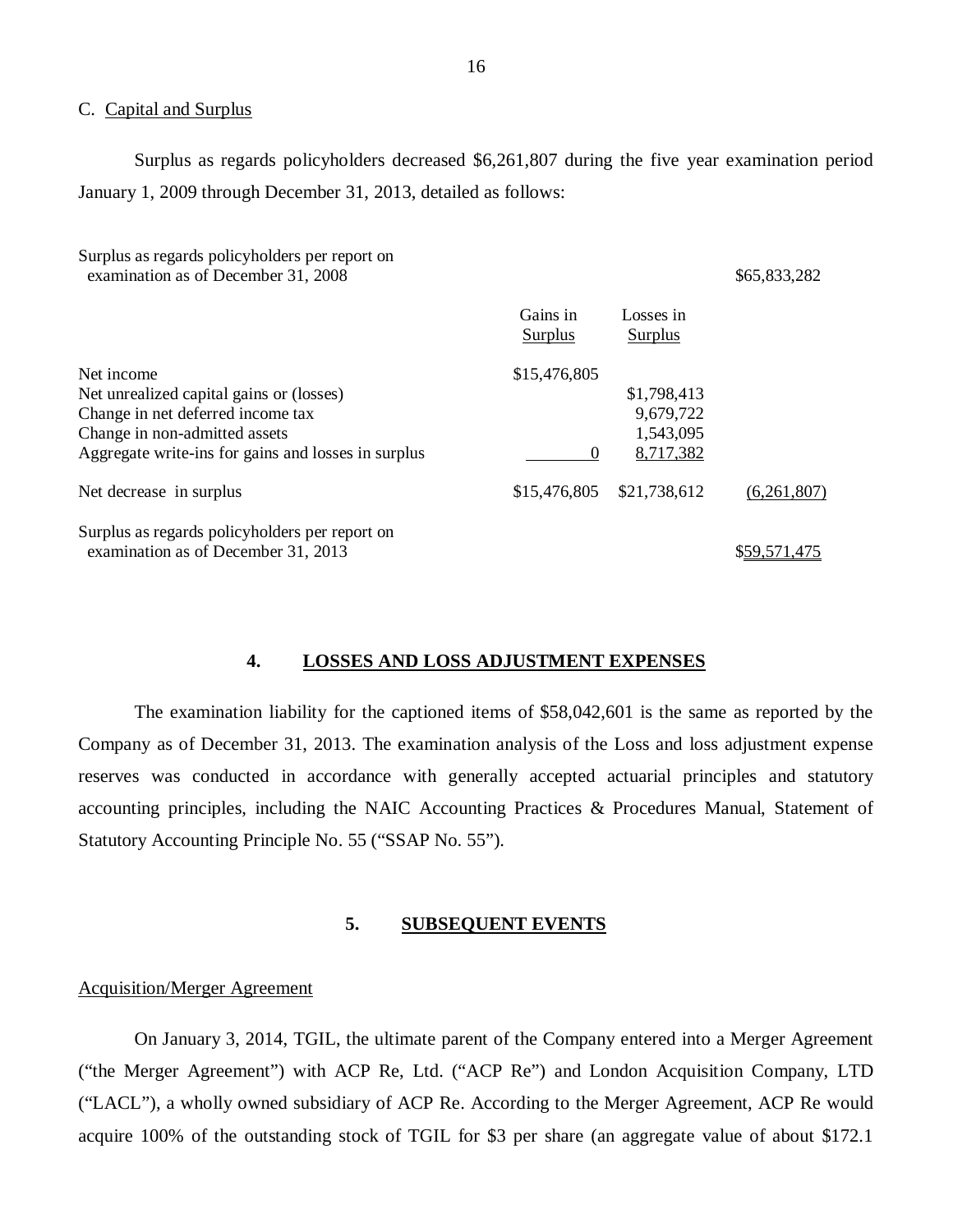million). Additionally, ACP Re subsidiaries, AmTrust Financial Services ("AmTrust") would acquire the renewal rights and assets of TGIL's commercial lines insurance operations, and specialty personal-lines insurer National General Holdings Corporation ("NGHC"), would acquire the renewal rights and assets of TGIL's personal lines insurance operations. According to the terms of the Merger Agreement, TGIL would be the surviving corporation in the merger and become a wholly-owned subsidiary of ACP Re.

The Merger Agreement was approved by the respective Companies' Board of Directors and was conditioned upon certain criteria being met, which included but was not limited to the approval of TGIL's shareholders, government approvals and each party's compliance with covenants and agreements contained in the Merger Agreement.

An amendment to the Merger Agreement was announced on May 8, 2014, which included but was not limited to a reduction of the per share price to \$2.50, a reduction of the termination fee TGIL would be required to pay under certain circumstances, an extension of the shareholder meeting to vote on the merger to no later than November 15, 2014, eliminated the condition that at least 85% of shareholders had to approve the merger and that further adverse developments of the insurance companies' reserves would not be an influential factor in the termination of the agreement.

On August 6, 2014 the Company's shareholders approved and adopted the Merger Agreement, as amended pursuant to Amendment No. 1 to the Agreement and Plan of Merger, by and among the Company, ACP Re, Ltd. and LACL, and the agreement between the Company, ACP Re, Ltd. and LACL required by Section 105 of the Bermuda Companies Act of 1981, as amended.

By letter dated September 12, 2014 (the "Approval Letter"), the NYDFS approved ACP Re's acquisition of TGIL New York insurers: Tower Insurance Company of NY, Hermitage Insurance Co. and Castle Point Insurance Company.

On September 15, 2014, the Merger Agreement of TGIL was completed.

The merger agreement was subject to various transactions that involved the administration and management of the TGIL's run-off of its legacy business, providing stop loss coverage and prospectively managing and reinsuring the commercial and personal business written by the New York insurers and the other TGIL's companies. A brief description of the reinsurance agreements follows:

Master reinsurance agreement: Pursuant to this agreement, TGIL's insurers would agree to cede 100% of their commercial lines of business to Technology Insurance Company an affiliate of AM Trust and 100%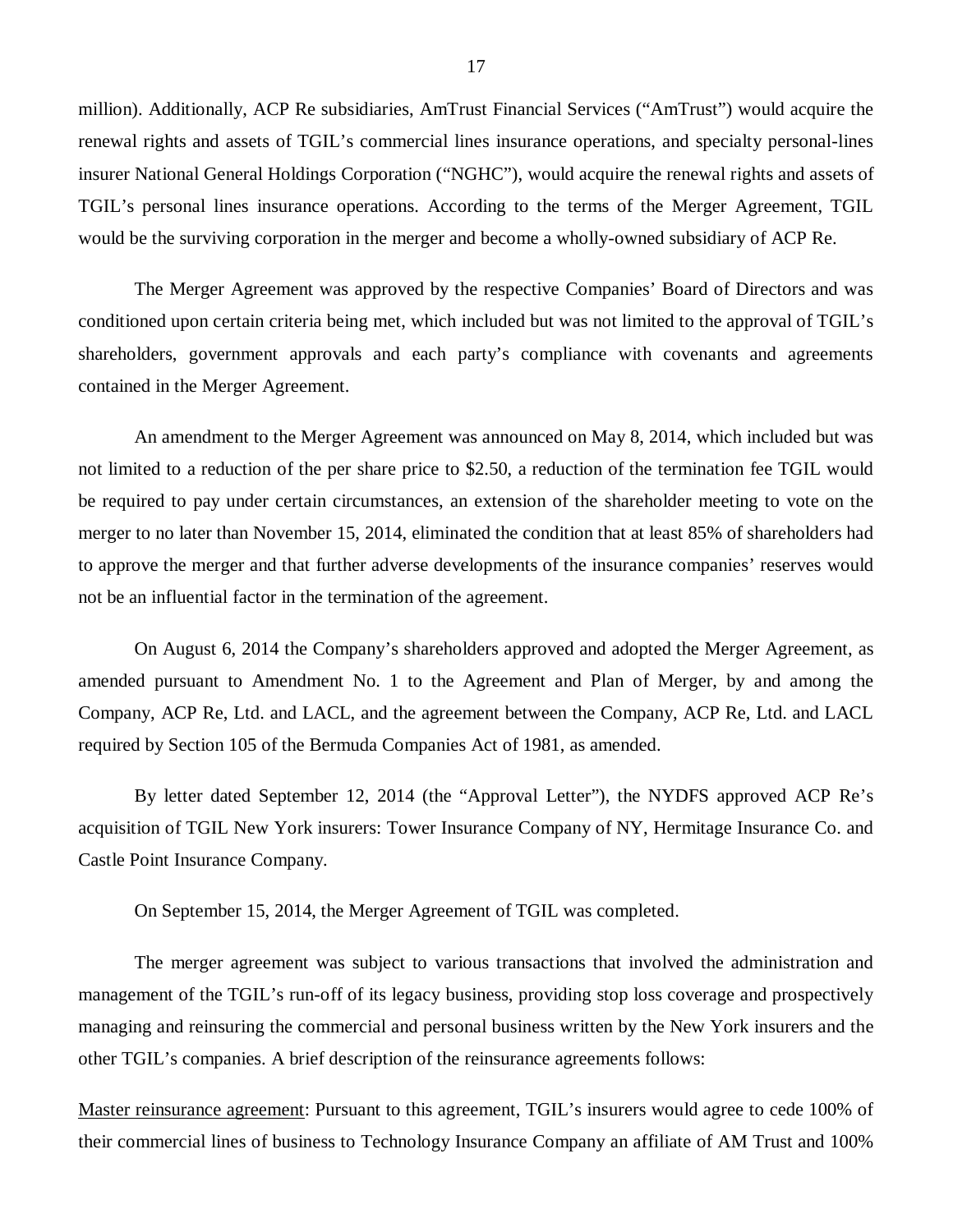of their personal lines of business to Integon National Insurance Company, an affiliate of National General Holding Company. The cessions will exclude certain third party assumed reinsurance business. Simultaneously, the two quota share reinsurance agreements and cut through endorsements related to the commercial and personal lines dated January 3, 2014, were terminated on a run-off basis.

Loss Portfolio Transfer: Upon execution of the merger agreement each TGIL U.S. insurer would enter into a Loss Portfolio Transfer (LPT) with Castle Point Re (CP Re) an affiliated entity of TGIL domiciled in Bermuda. According to the LPT, CP Re would assume all insurance liabilities of the TGIL's U.S. insurers as of the closing date and cash and invested assets equal to the assumed liabilities. Once, the LPT agreement becomes effective, the NY insurers, TICNY, HIC and CPIC will have no claims liabilities.

Aggregate Stop Loss Agreement: Upon execution of the merger agreement AmTrust International Insurance, Ltd. ("AII"), a Bermuda reinsurer, and National General Re, Ltd. ("NGR"), a Bermuda reinsurer, as 50% participants, entered into a \$250 million Aggregate Stop Loss Reinsurance Agreement with CP Re. Under this agreement AII and NGR will reinsure CP Re (which, pursuant to the LPTA above, will have assumed all TGIL U.S. insurers liabilities) against adverse development up to a limit of \$250 million. The coverage attaches at the first dollar of adverse development, based on the TGIL U.S. insurers' liabilities as of the closing of the Tower transactions.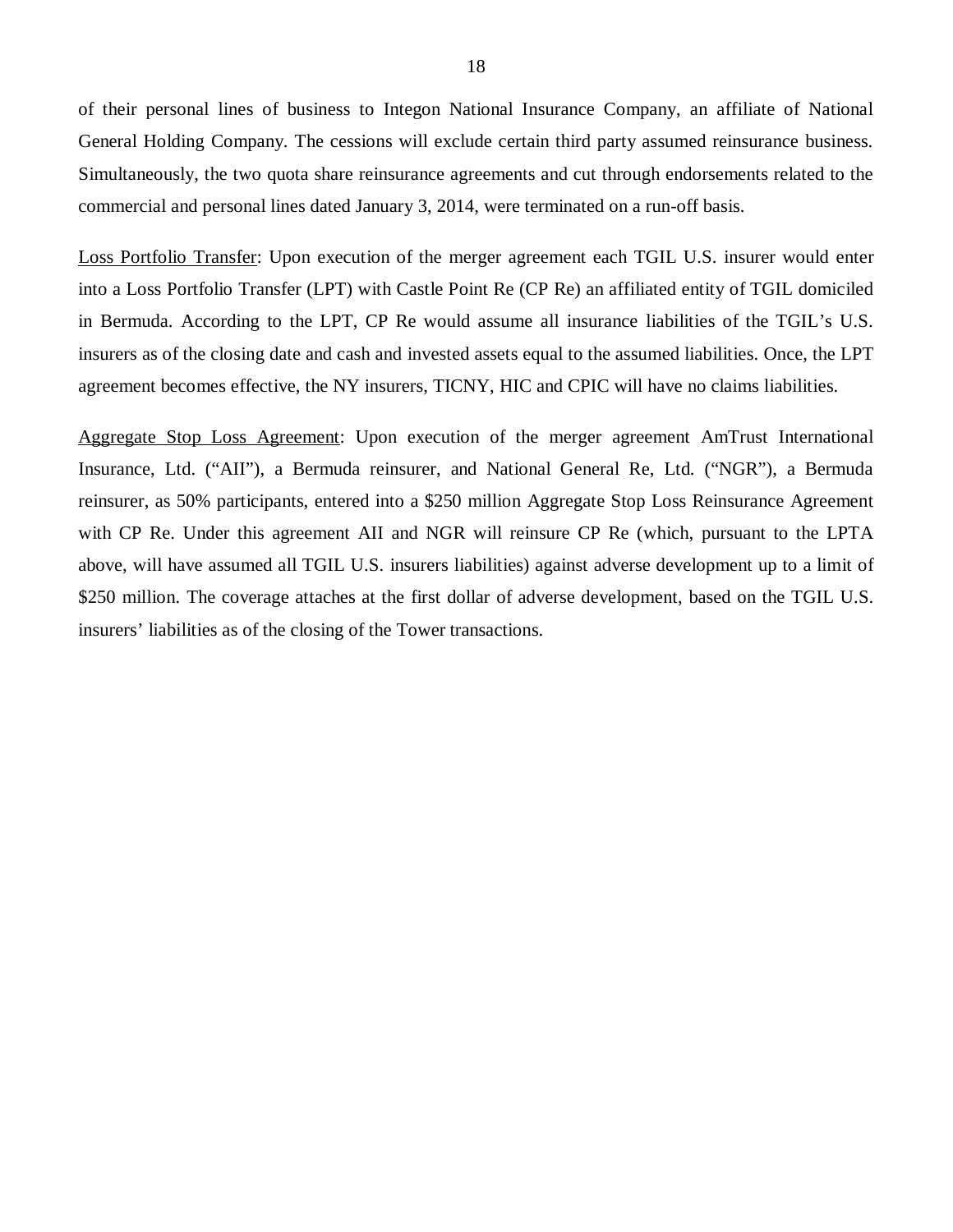The prior report on examination contained three recommendations as follows (page numbers refer to the prior report):

## ITEM PAGE NO.

4

A. Management

It was recommended that the Advisory Committee formally vote and approve the Exchange's investment transactions at every meeting and that the minutes indicate such approvals to ensure full compliance with Section 1411(a) of New York Insurance Law.

The Company has complied with this recommendation.

- B. Accounts and Records
- i. It was recommended that the Exchange exhibit greater care in the 11 preparation of its filed annual statement.

The Company has complied with this recommendation.

ii. It was recommended that the Exchange comply with Section  $1301(a)(6)$ and going forward report all uncollected premium over ninety days past due as non-admitted assets in future annual statements filed with the Department. 11

The Company has complied with this recommendation.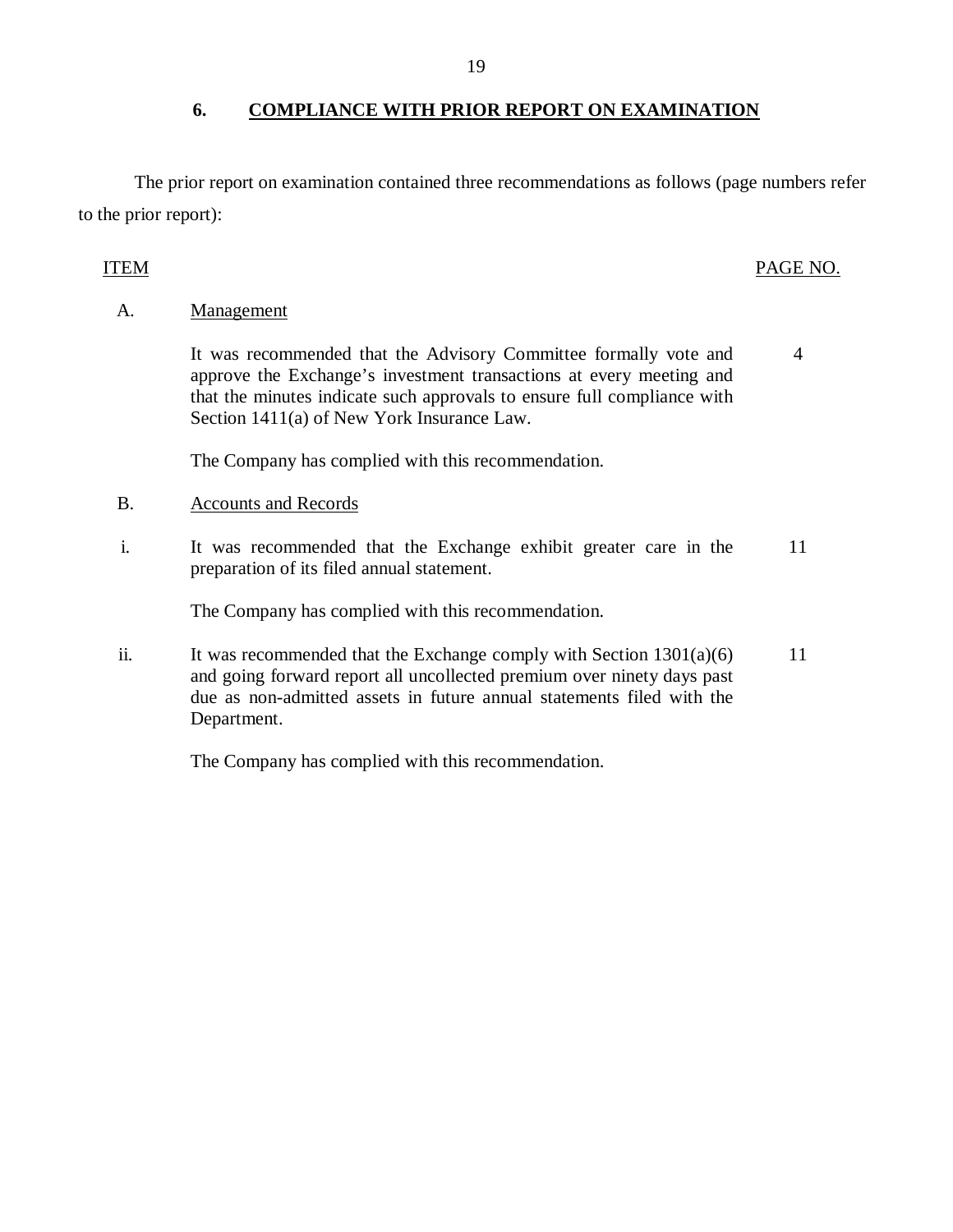## **7. SUMMARY OF COMMENTS AND RECOMMENDATIONS**

## <span id="page-21-0"></span>ITEM PAGE NO.

## A. Management

It is recommended that the Company comply with Section 312(b) of the 6 New York Insurance Law by obtaining and retaining in its files signed statements from each member of their board of directors that they have received and read the prior report on examination.

## B. Territory and Plan of Operation

It is recommended that the Company comply with Section 1102 (b) of 7 the New York Insurance Law.

## C. Holding Company System

It is recommended that the Company comply with Section  $1608(e)(4)$  of 11 the New York Insurance Law and notify the Department in writing at least 30 days prior to entering into a tax allocation agreement with its subsidiary.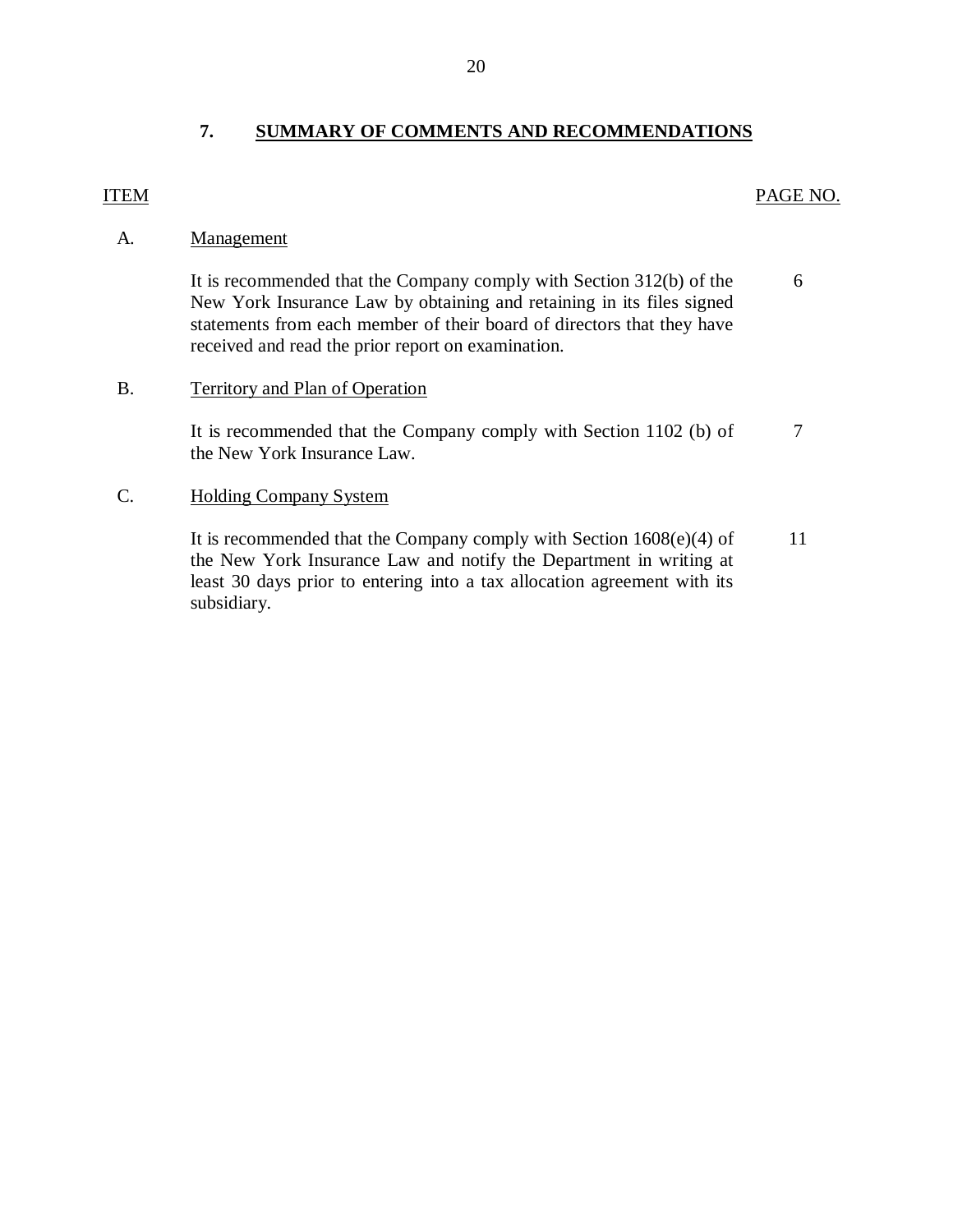Respectfully submitted,

John J. D'Amato, CPA, CFE, MCM Examiner

STATE OF NEW YORK ) )ss: COUNTY OF NEW YORK )

John J. D'Amato, being duly sworn, deposes and says that the foregoing report, subscribed by him, is true to the best of his knowledge and belief.

John J. D'Amato

Subscribed and sworn to before me

this day of , 2016.